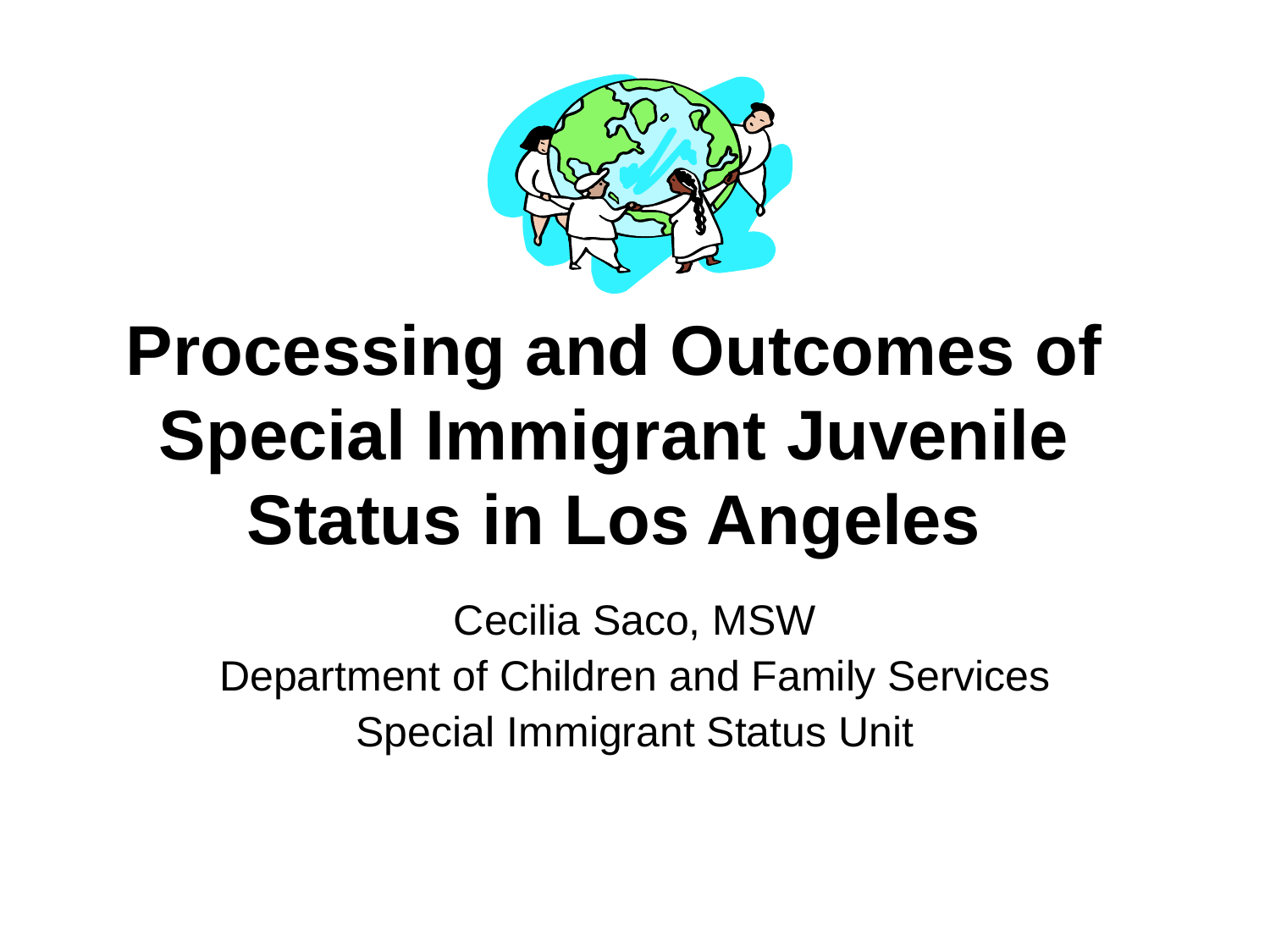

#### **Overview**

- Statistics indicate that more immigrants and their children will come into contact with social service systems
- **Immigrants bring with them a number of** challenges not faced by their native-born counterparts - immigration status being one of them
- When immigrant children come into contact with child protective services, there is a unique opportunity to seek legal permanent residency for the child if the child is undocumented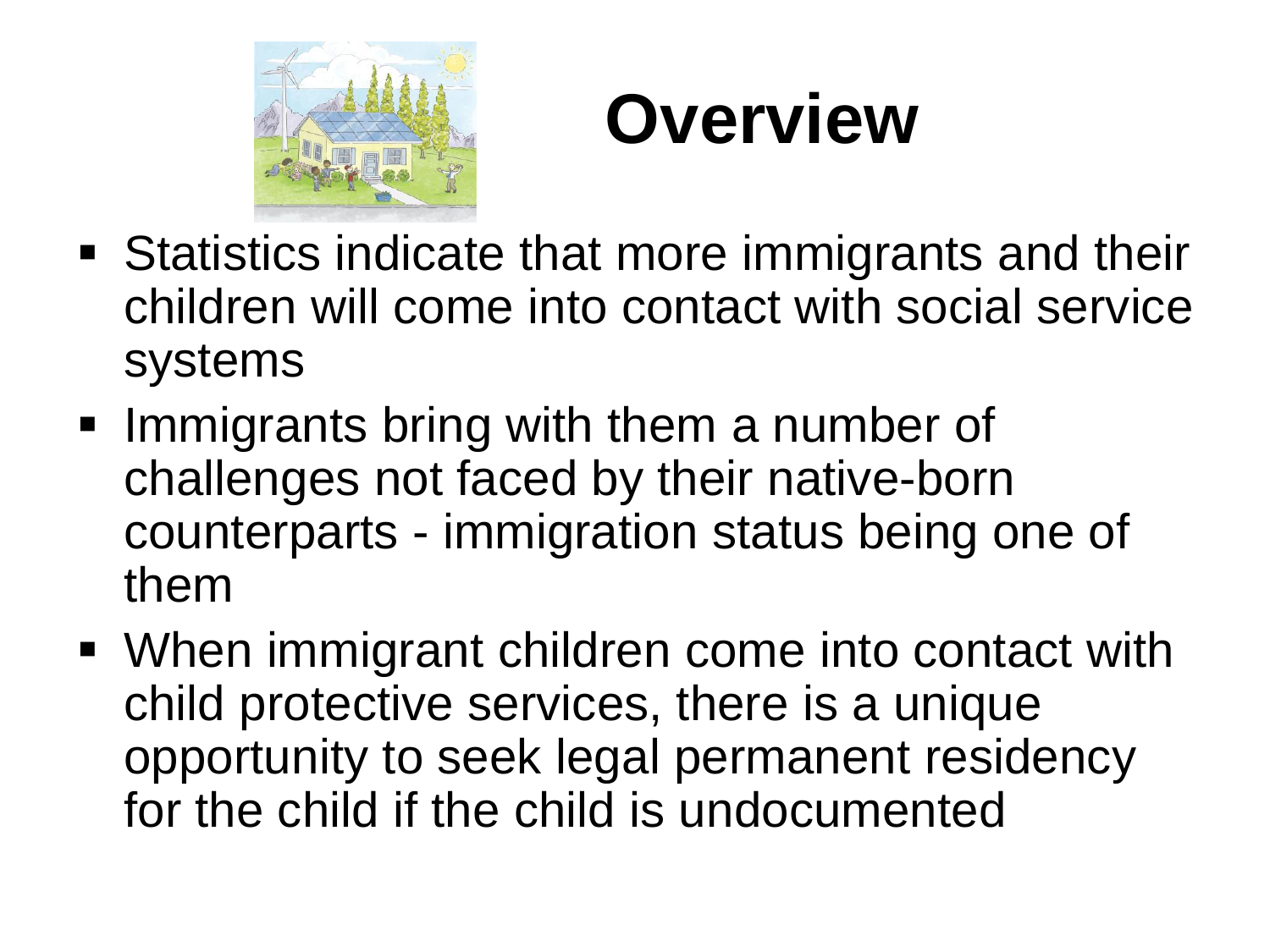

#### **Immigration Terms**

- USCIS is Citizenship and Immigration Services (previously known as INS); starting in 2003 CIS handles immigration services as part of DHS (Department of Homeland Security)
- **Under DHS, ICE is Immigration and Customs** Enforcement and CPB is Borders and Customs Protection
- US Citizen, a person born in the US (includes persons born in Guam, Puerto Rico, or the US Virgin Islands) or naturalized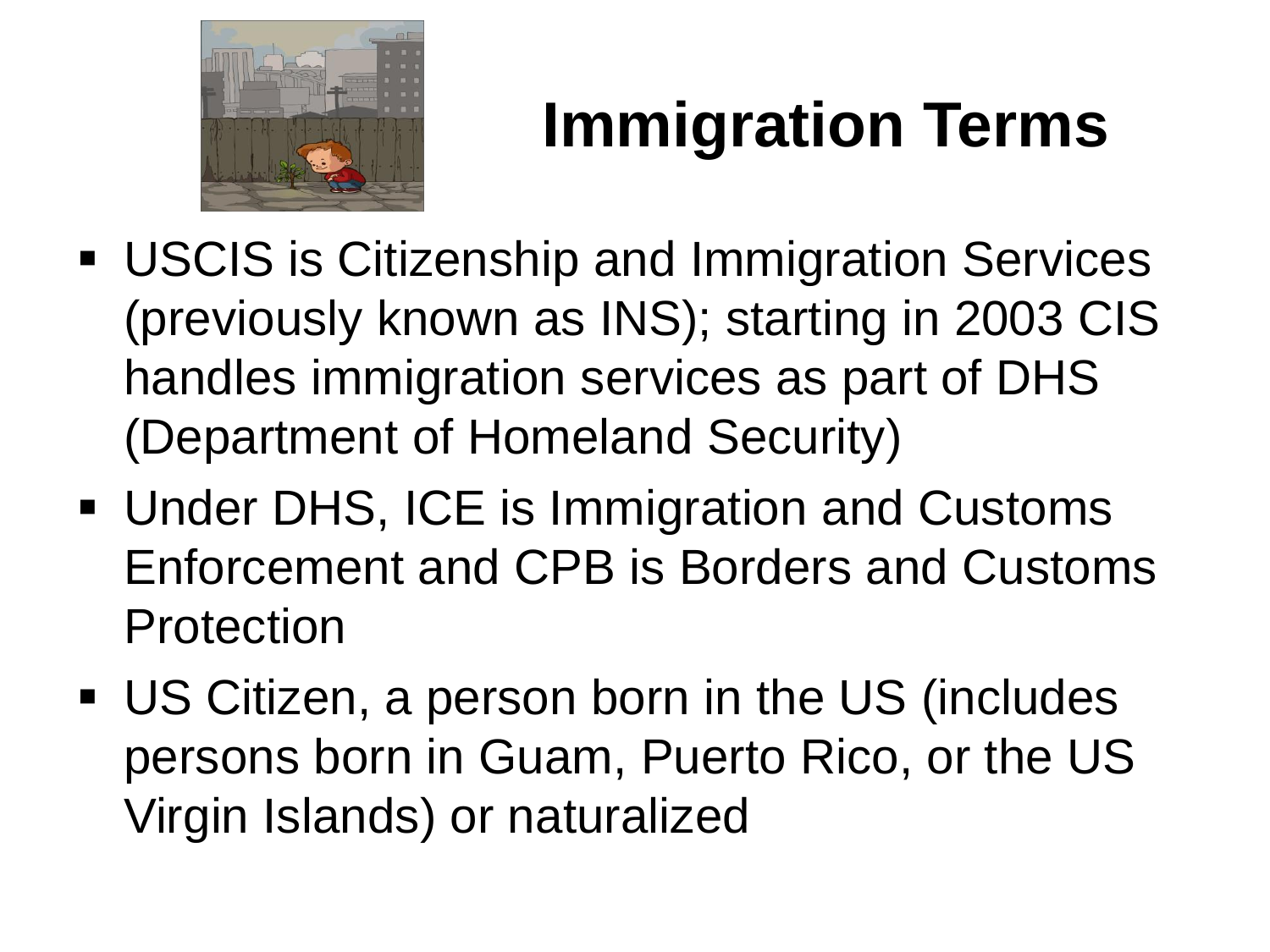

#### **Immigration Terms**

- Lawful Permanent Residents (LPR) is a person who obtains legal status in the US. Also known as "green card" holder
- Undocumented person refers to people with no legal status (also know as illegal alien)
- SIJS, VAWA, U-Visa, T-Visa, Asylum, TPS, are forms of immigration relief
- **PRUCOL is Permanent Resident Under the** Color of Law filed with USCIS by child welfare agencies to secure state funding to cover cost of foster care for undocumented children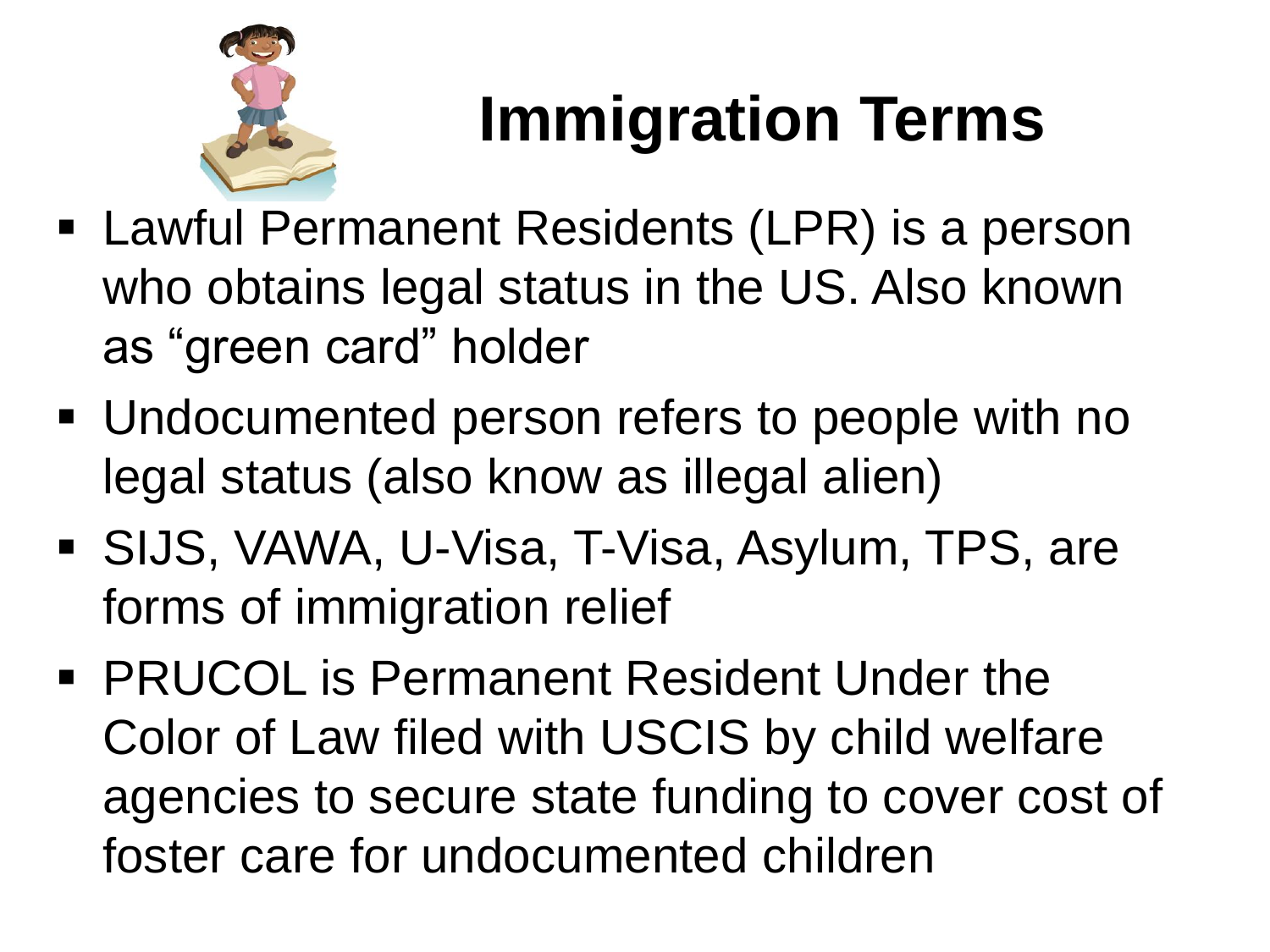

#### **Special Immigrant Juvenile Status (SIJS)**

SIJS is a federal law that allows certain undocumented children obtaining lawful permanent resident status

Section 101(a)(27)(J) of the Immigration & Nationality Act, 8 U.S.C. §1101(a)(27)(J) 8 C.F.R. § 204.11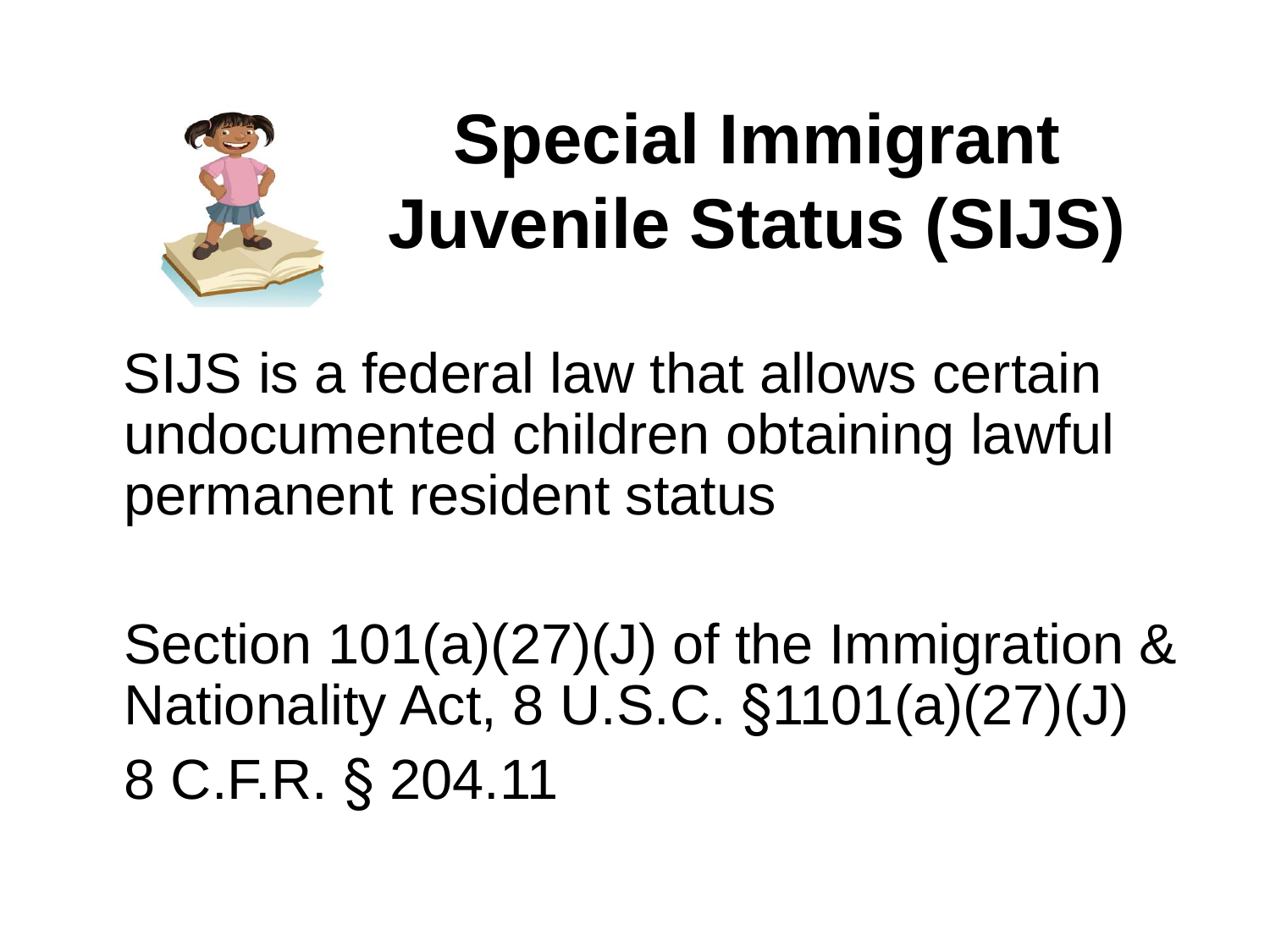

# **Eligibility for SIJS** (**1990**)

#### **Under 8 C.F.R. § 204.11 the child must be:**

- **Under 21 years of age and unmarried**
- Has been declared a dependent upon a juvenile court in the US under WIC 300 or 600
- Reunification of the child with one or both of the parents has been deemed not viable
- Continues to be dependent upon a juvenile court
- Has been the subject of judicial proceedings in which it has been determined that it would not be in the child's best interest to be returned to the country of nationality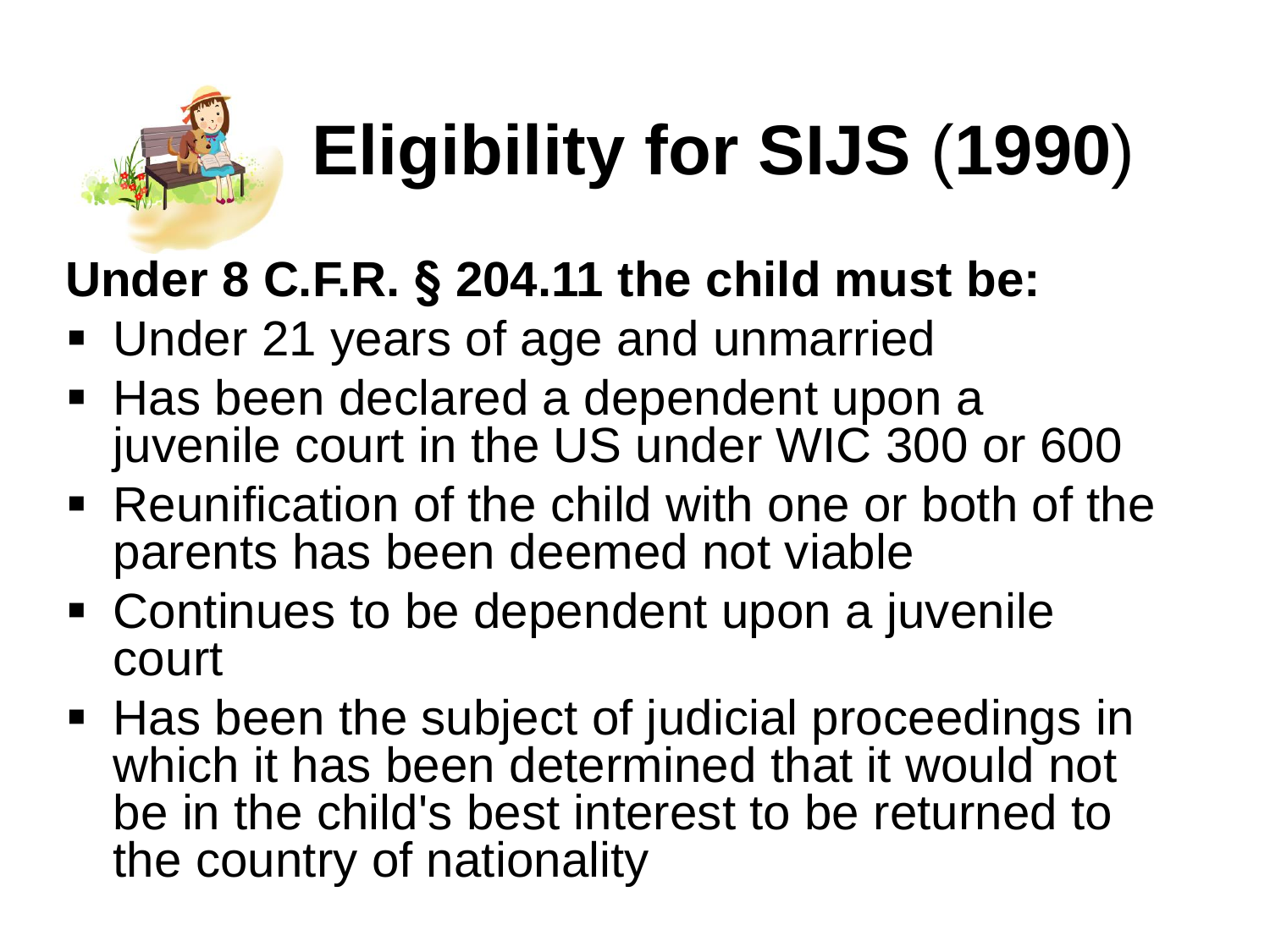

#### **New Changes under TVPRA 2008**

- The enactment of the William Wilberforce Trafficking Victims Protection Reauthorization Act of 2008 (P.L. 110-457; "TVPRA") signed into law on December 23, 2008 clarifies and expands the definition of SIJS
- **The TVPRA eliminates the "eligible for long-term"** foster care" language for Special Immigrant Juveniles
- The TVPRA expands the Special Immigrant Juvenile definition to allow for a juvenile court to consider family reunification with one or both of the child's parents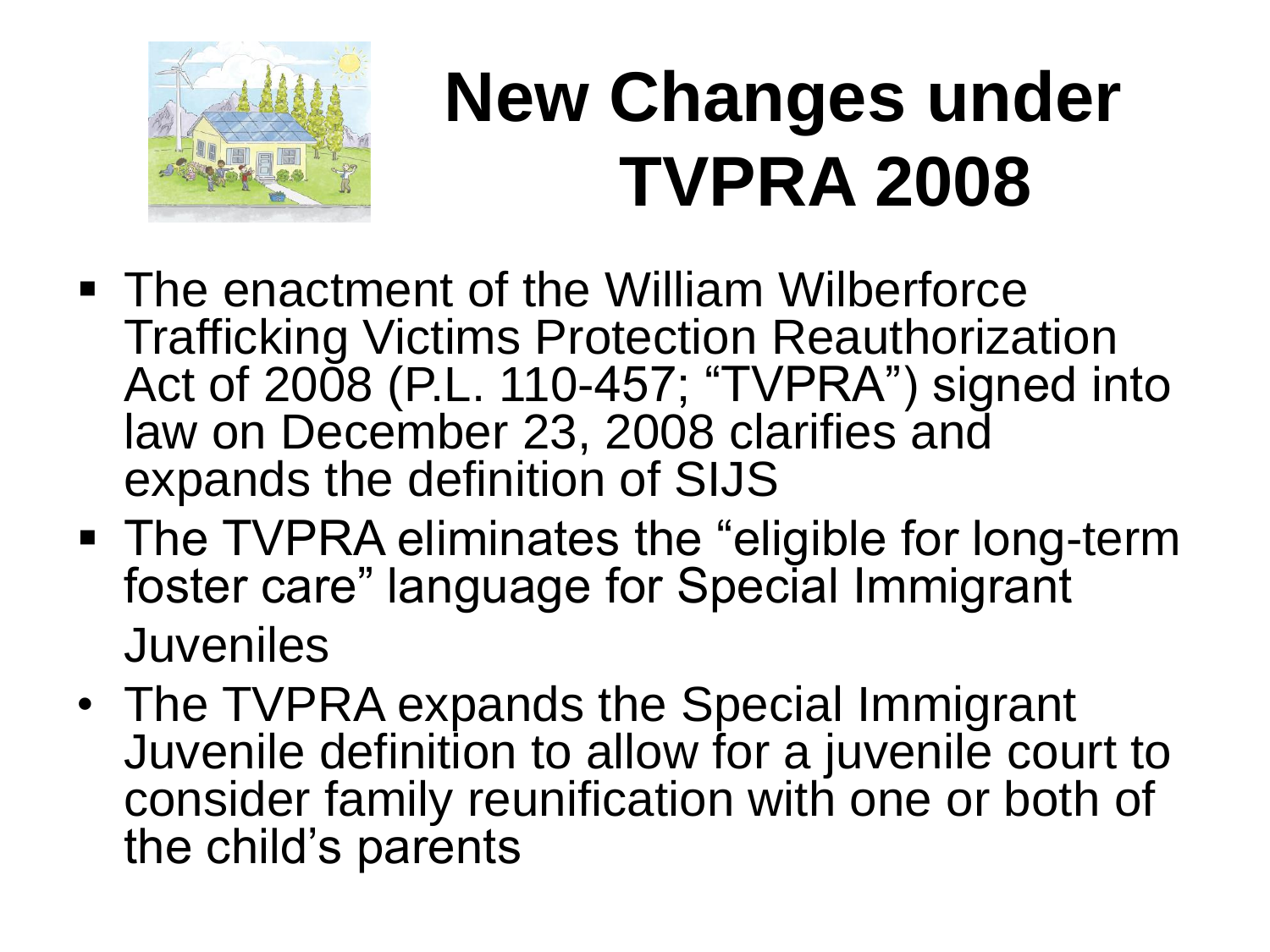

#### **New Changes under TVPRA 2008**

- The TVPRA mandates the expeditious adjudication of SIJS applications (within 180 days of the filing date)
- The TVPRA creates specific waivers to various grounds of inadmissibility for SIJS applicants seeking adjustment (public charge, present without admission or parole, misrepresentation/fraud, stowaway, lack of valid entry documentation, and unlawful presence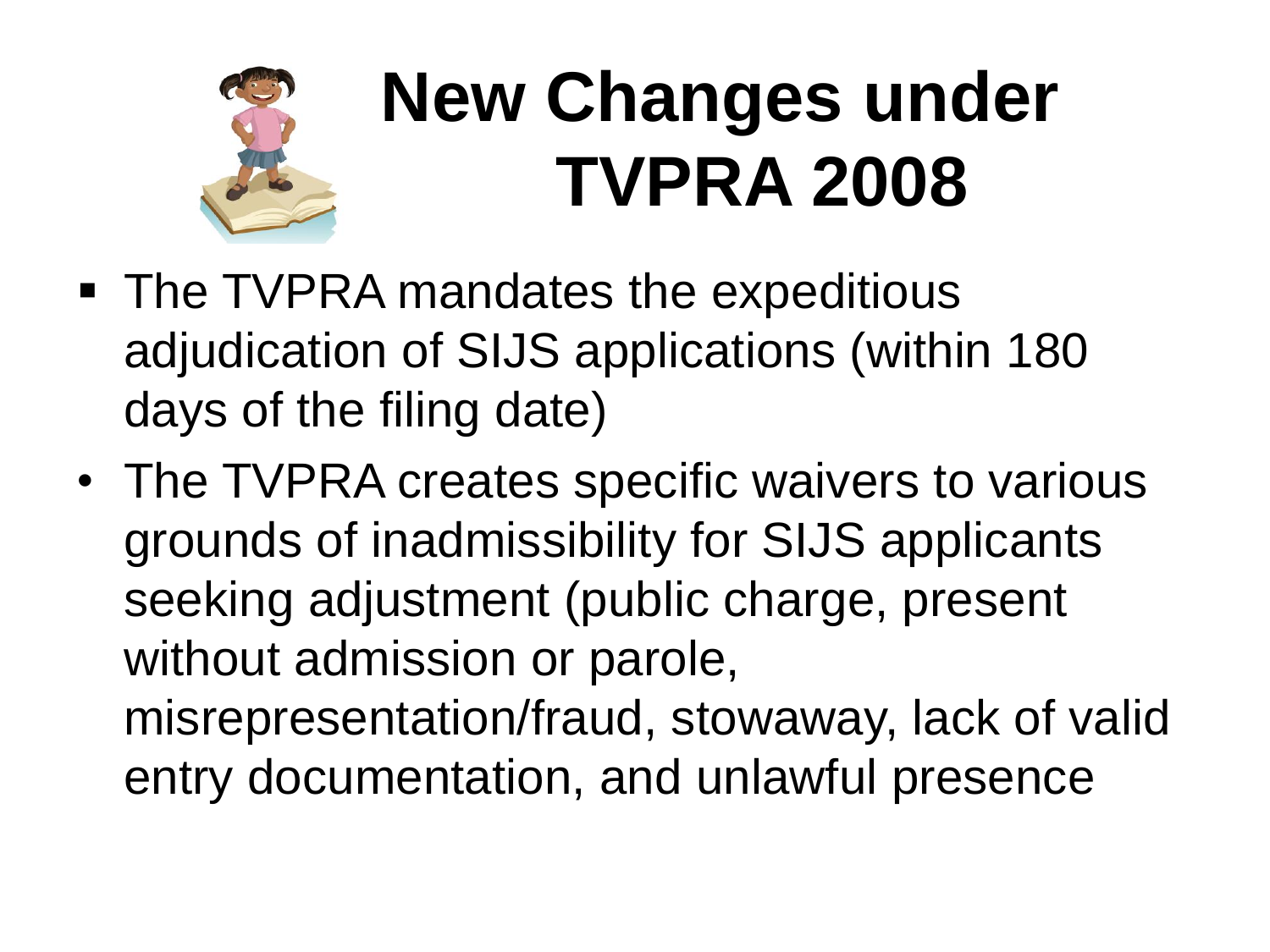

#### **The Special Immigrant Status Unit**

- Specialized Unit within Los Angeles County DCFS dedicated to the processing of Special Immigrant Juvenile Status (SIJS) applications on behalf of qualifying undocumented children
- **Unit provides countywide services**
- Unit serves 19 DCFS regional offices, including Adoptions
- **Unit has its own budget**
- **Unit of social workers and eligibility workers**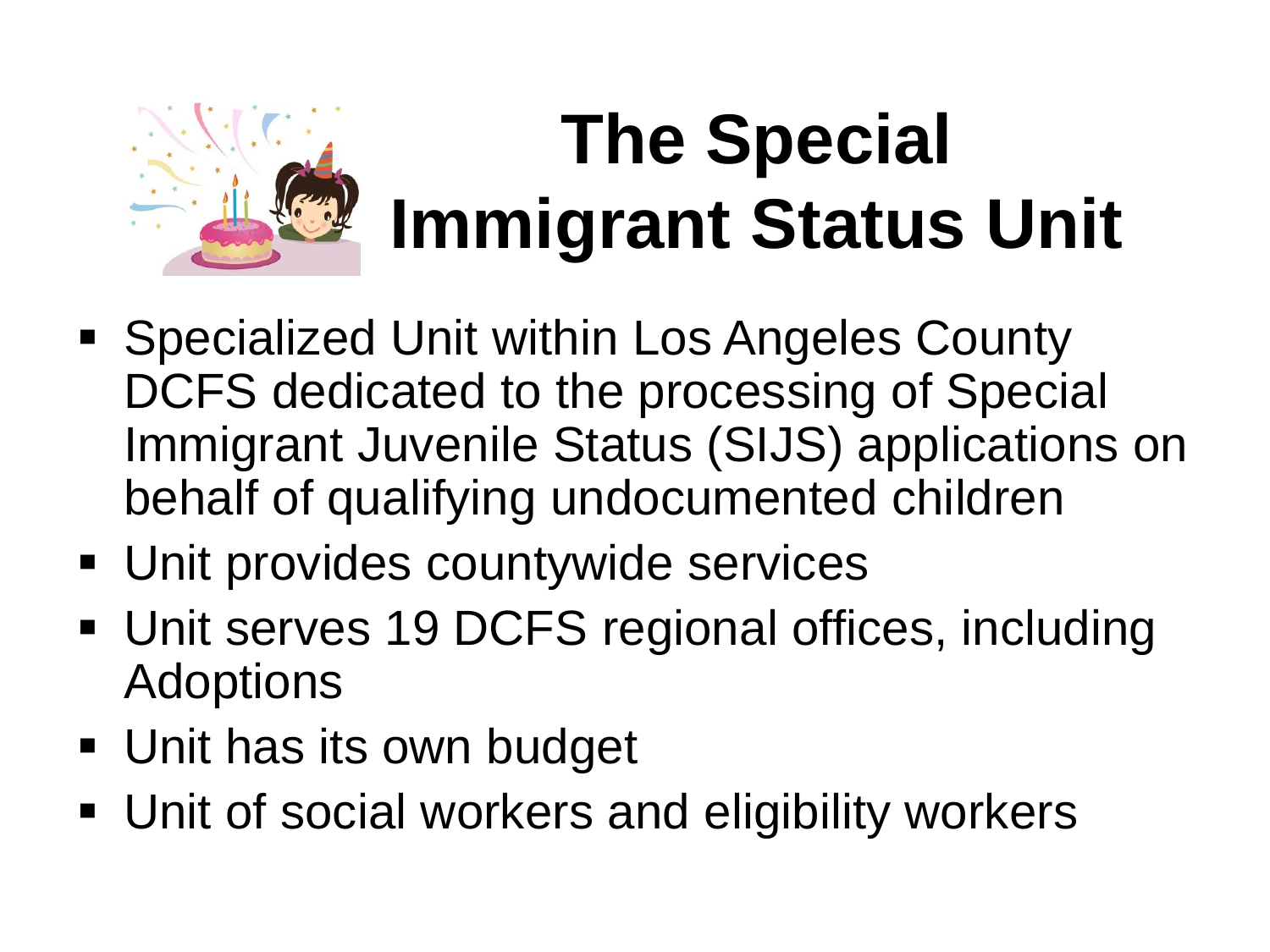

#### **The Special Immigrant Status Unit**

- Unit members are bilingual and bicultural
- **Unit has its own written policy and procedures**
- DCFS management supportive of Unit's mission and goals
- Unit has working agreements with USCIS
- **Unit has working agreements with local Consulates**
- Unit has agreements with Edelman's Children's Dependency Court/Office of the County Counsel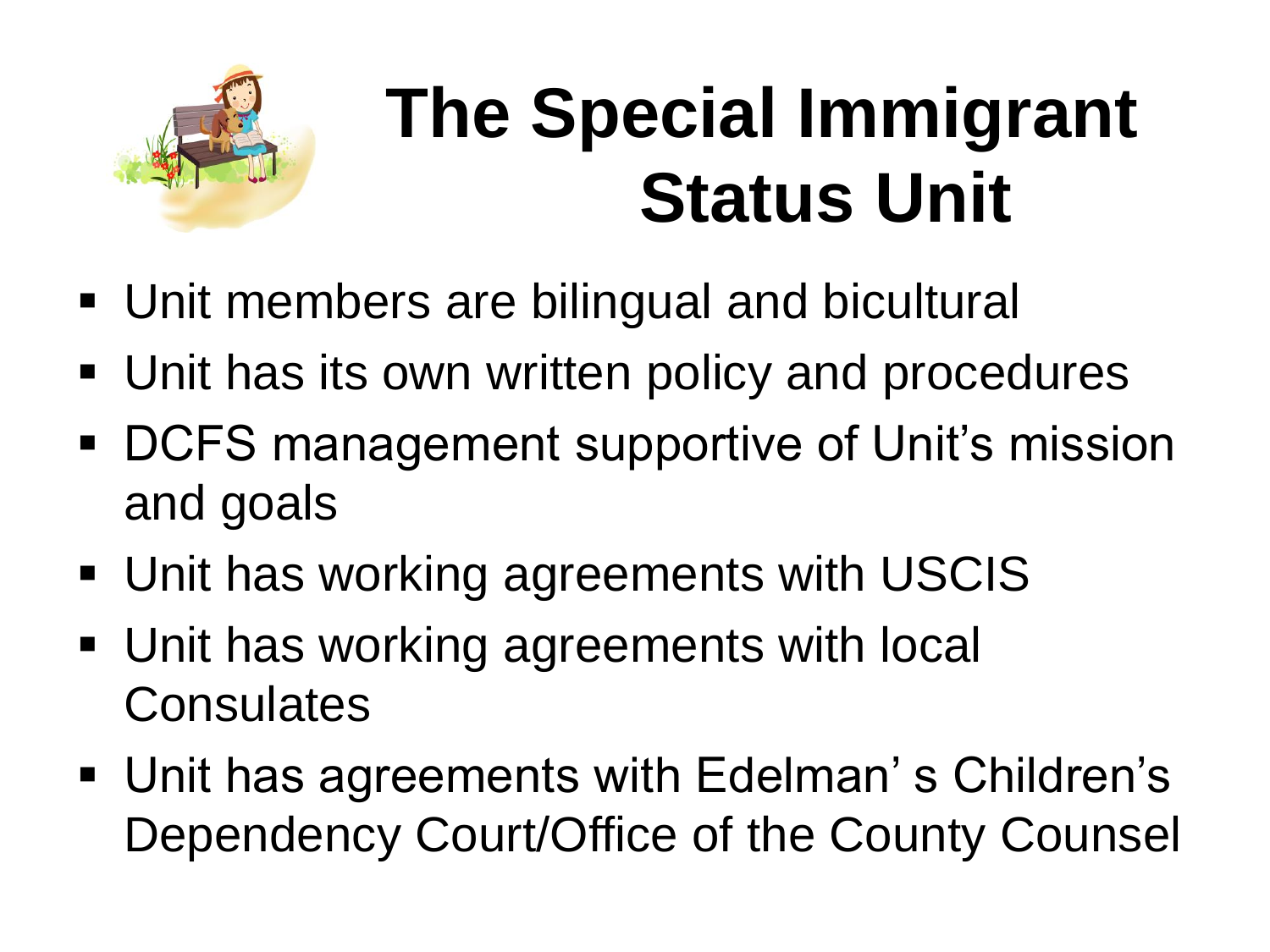

#### **The Special Immigrant Status Unit**

- Started in 1987 with the name of "Amnesty Unit" filing 400 Amnesty applications after the enactment of the Immigration Reform and Control Act of 1986 (IRCA) (Pub. L. 99-603, Nov. 6, 1986, 100 Stat. 3359)
- Adopted the name of "Special Immigrant Status (SIS) Unit" It has been processing SIJS applications since 1991 after the enactment of INA 101(a)(27)(J)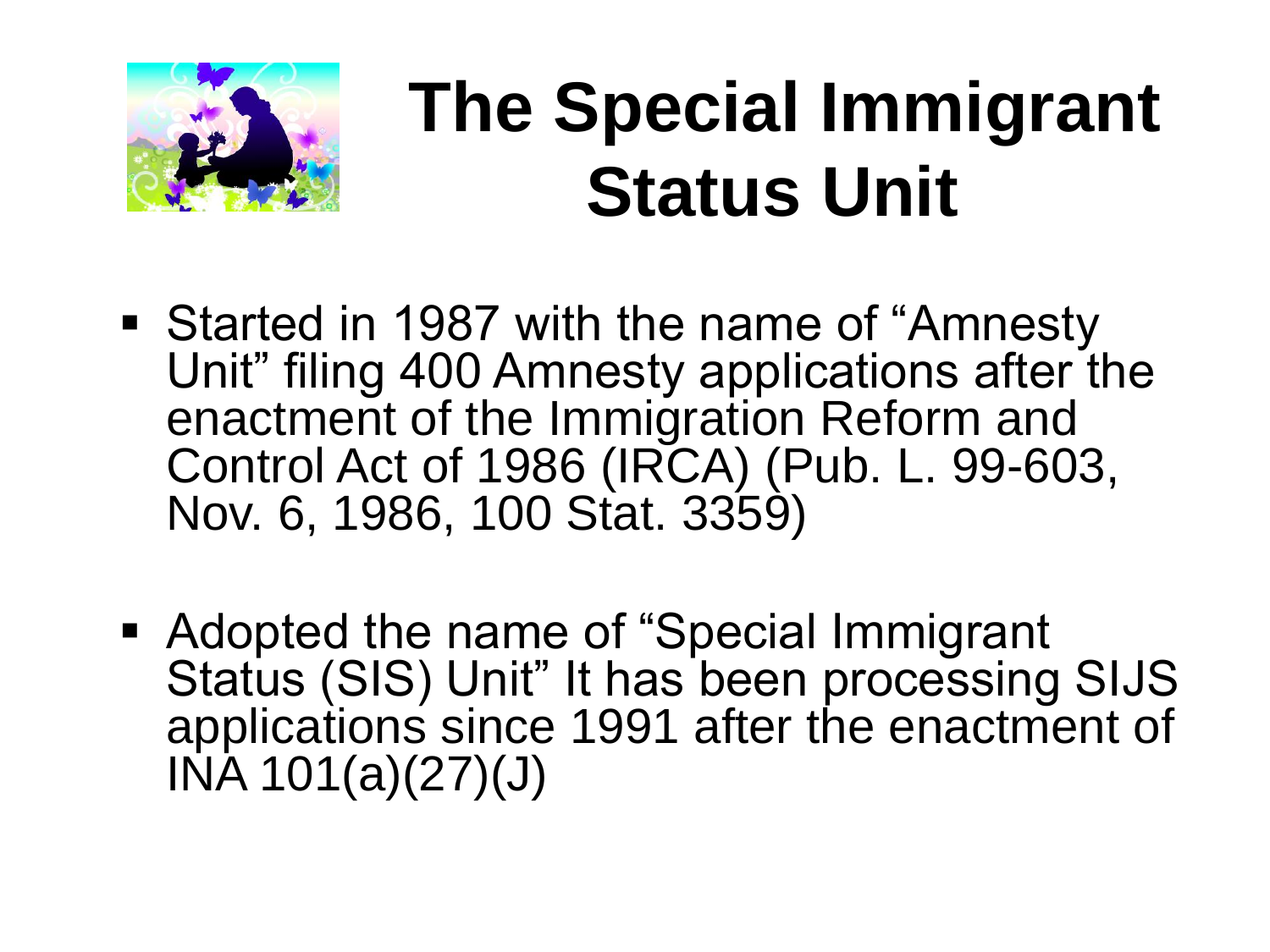# **Processing of SIJS applications at the SIS Unit**

- Referral Process
- **Determining eligibility for SIJS**
- **Preparing SIJS packets**
- **Filing with USCIS**
- Handling of USCIS appointments
- Handling of special cases
- **E** Interviews with USCIS
- Handling of pending cases
- **SIS statistics/logs updates**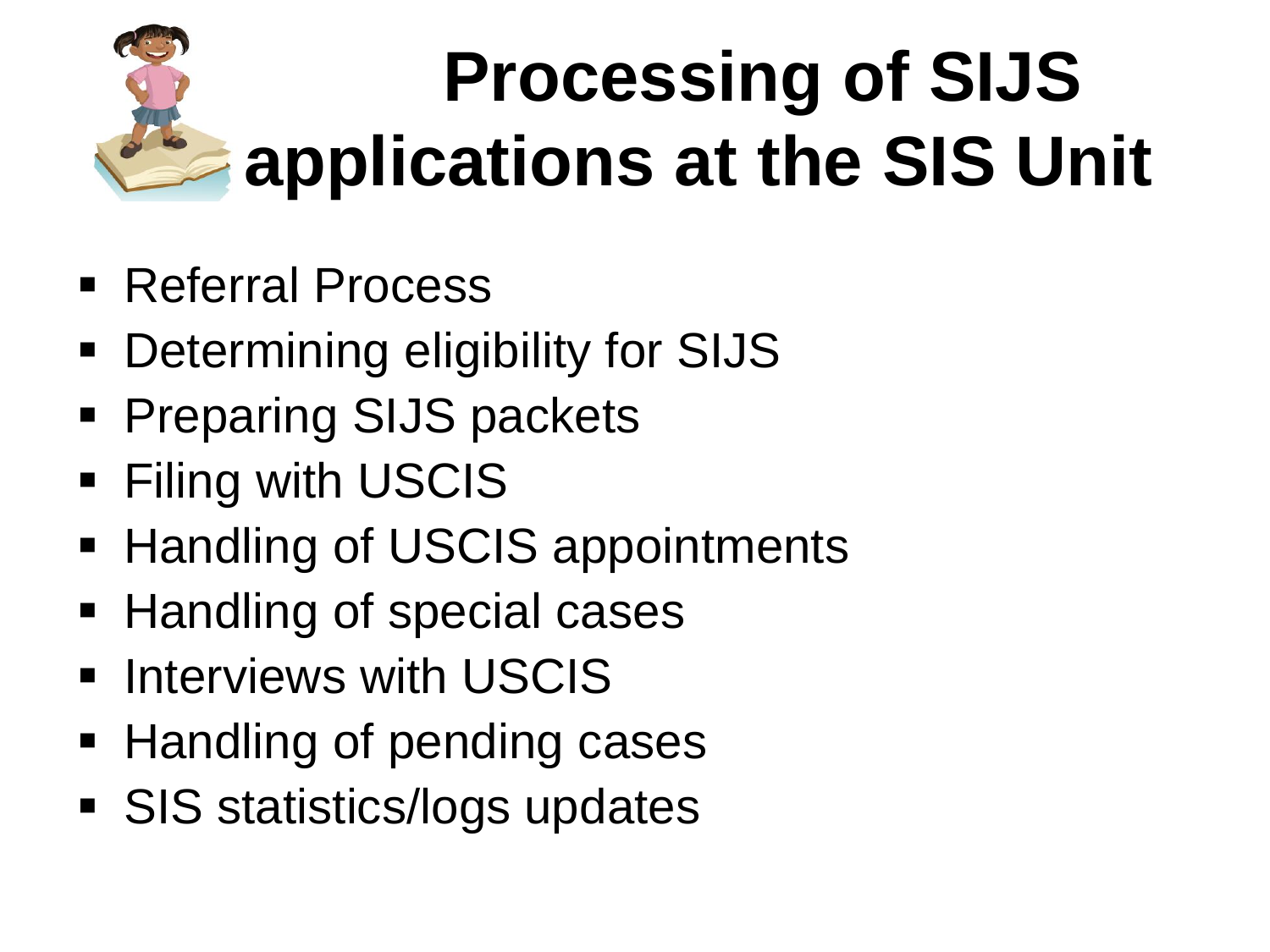

### **SIJS Referral Process**

- Relies mostly on referrals received by DCFS social workers
- Receives referrals from attorneys from the Children's Law Center of Los Angeles, CASA workers, FFA and group home social workers, and occasionally from foster parents
- SIS Unit has own tracking system (Child Welfare System/Case Management Services also known as CWS/CMS demographics page, PRUCOL, General Relief Ineligibility or GRI) and generates additional referrals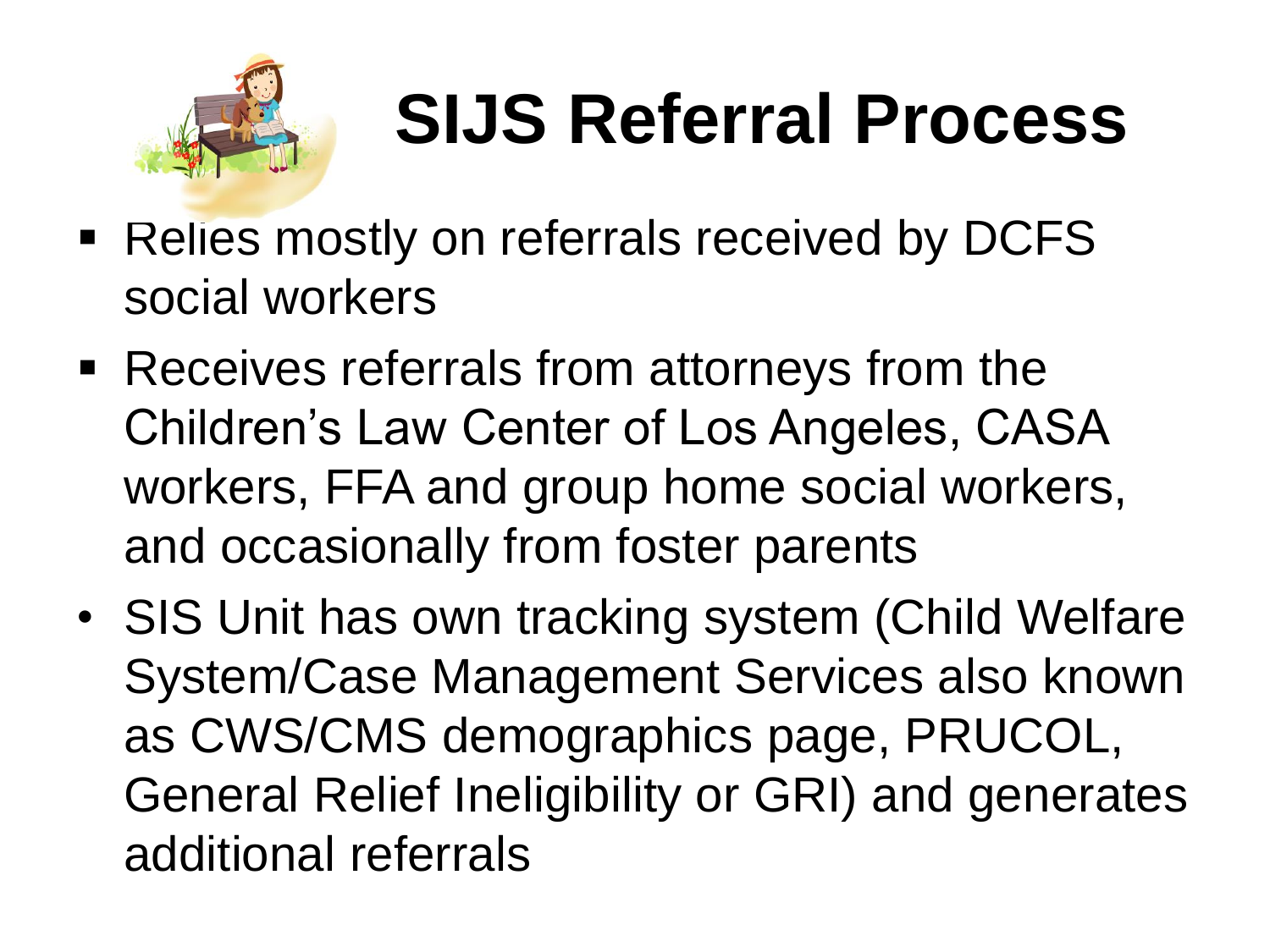

#### **SIJS Referral Process**

- The SIS supervisor screens all referrals using CWS/CMS (looking for child's legal history, family history, identifying relatives, and significant persons in the child's life)
- Accepted referrals are assigned to a legalization worker for processing
- Rejected referrals are re-directed or kept for periodic re-assessments
- All referrals (including the rejected ones) are recorded in a log kept by years (i.e. SIS Referral Log 2008)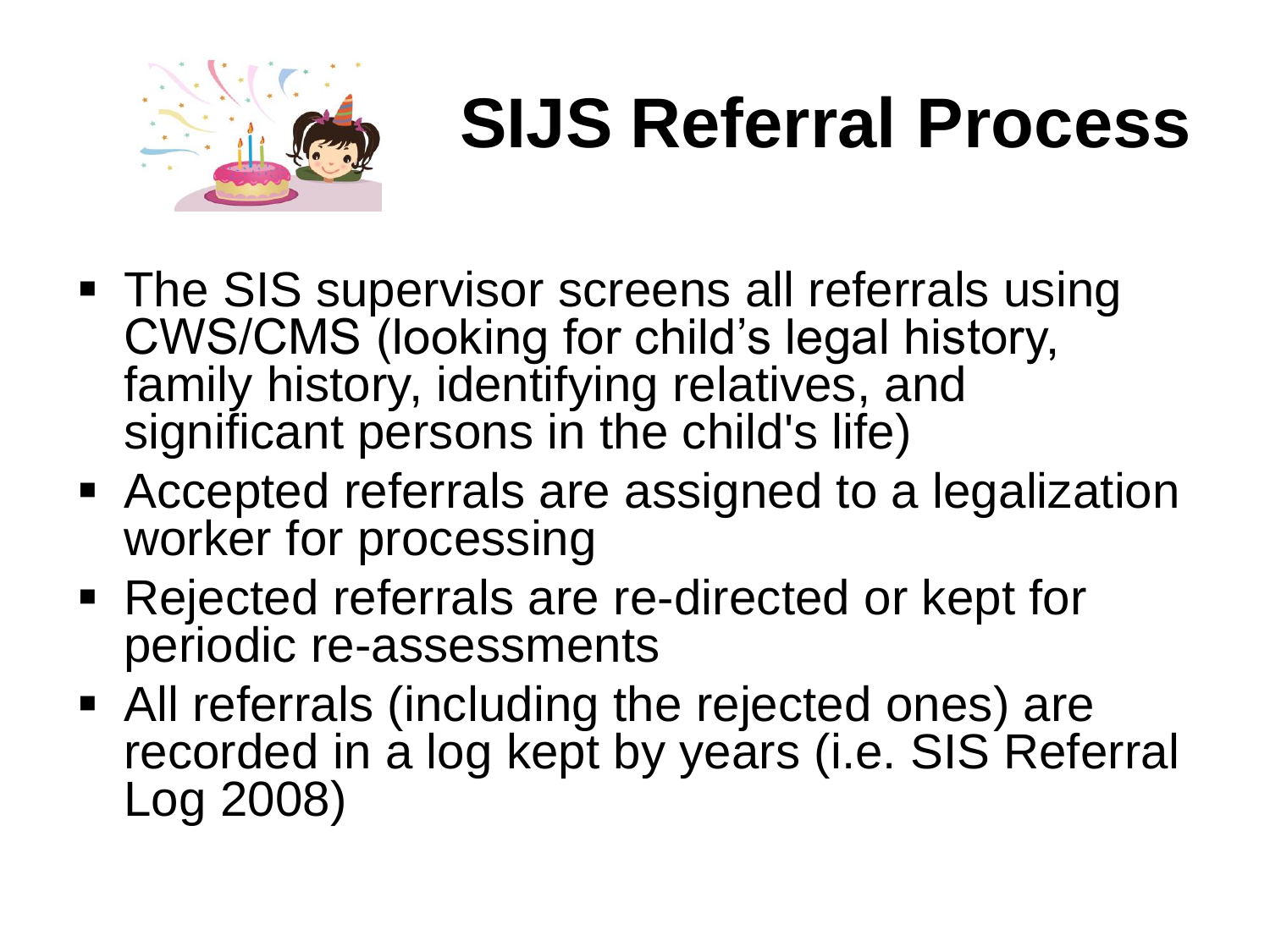

### **SIJS Referral Process**

- Support staff sends letter to social worker verifying receiving referral and informing steps to follow, including timeframes and legal implications
- **EXA** Letter to child's foster parents informing of steps involved in the legalization process and asking for support (taking child for their photos and for their immigration physical exam, and transportation to all appointments)
- Letter to child's Dependency attorney, informing of the SIJS processing for his/her client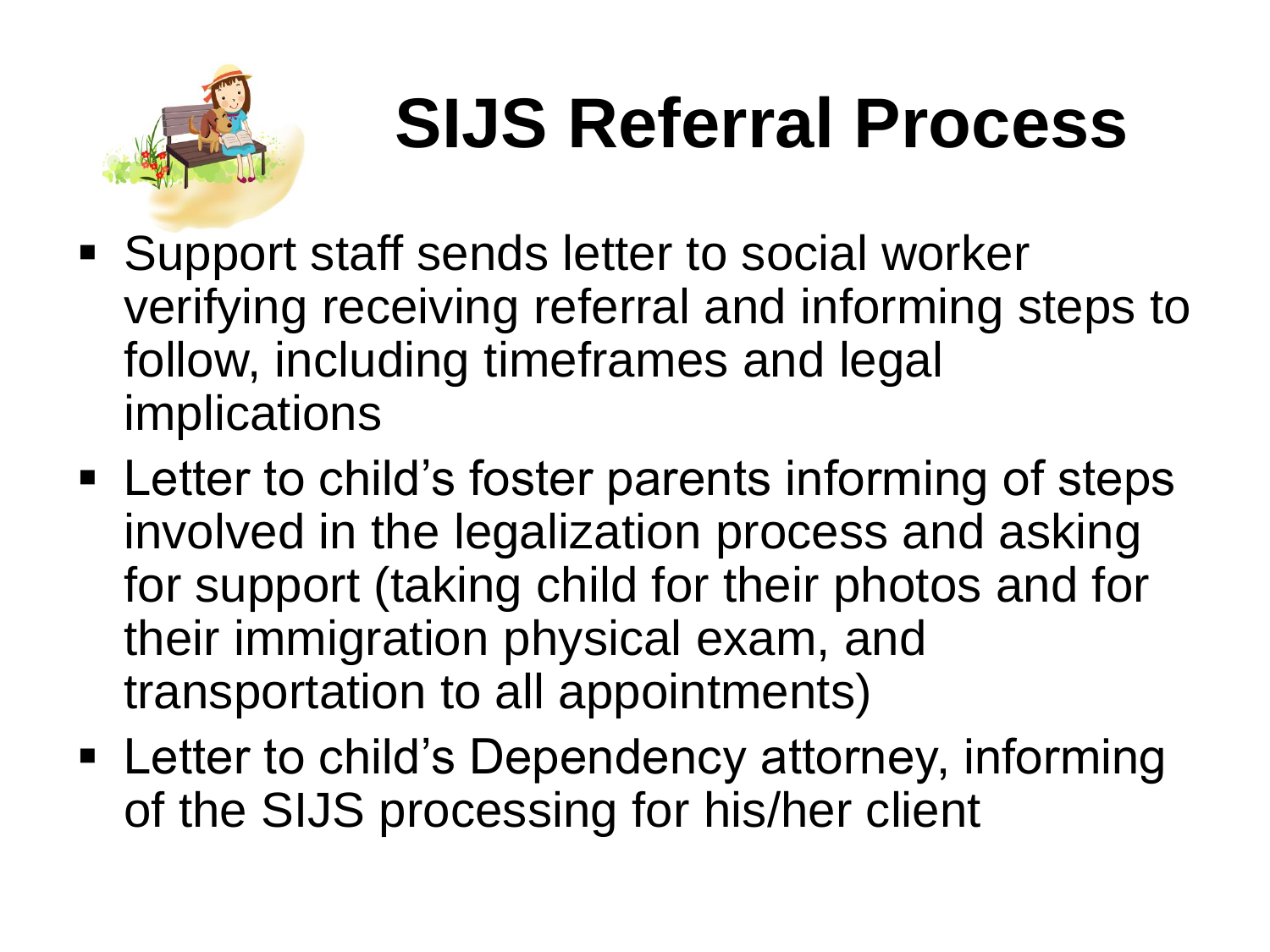

#### **Determining eligibility for SIJS**

- Legalization worker gathers the child's legal history from Dependency court reports via CWS/CMS (sustained petition, detention report, jurisdiction/disposition report, status review reports, and minute orders)
- **Example 2** Legalization worker pulls the placement history from CWS/CMS
- **Legalization worker interviews the child,** caregiver (if appropriate), and/or contacts the social worker to gather immigration history, and delinquency history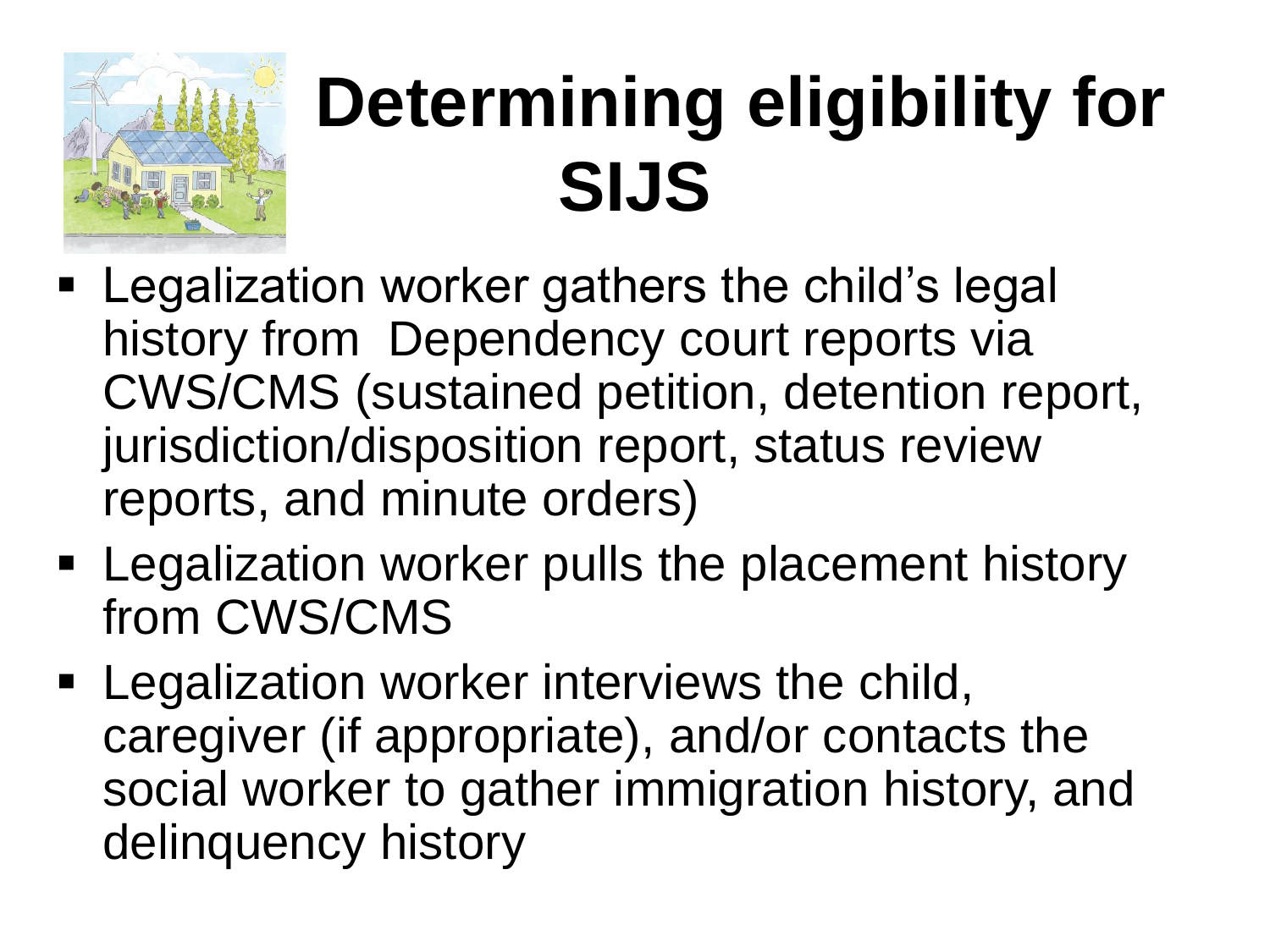

#### **Determining Eligibility for SIJS**

- **Legalization worker translates the birth** certificate and verifies legal name of the child and birth date to match the Dependency and DCFS legal records
- When discrepancies are found, legalization worker informs the social worker to take the proper steps to correct any errors (with Dependency Court and DCFS)
- **Legalization worker completes all immigration** applications electronically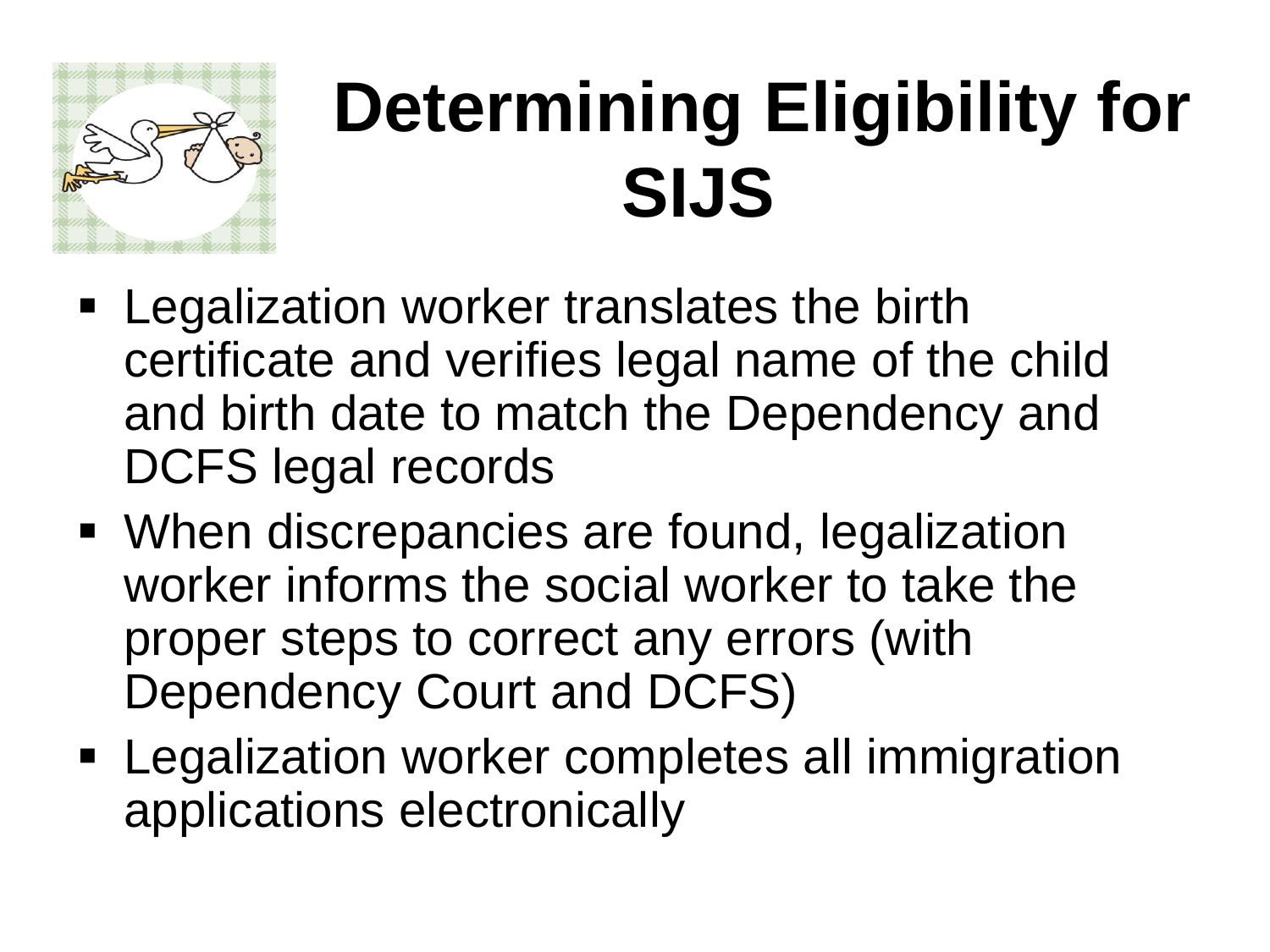

#### **Determining Eligibility for SIJS**

- Submits all JV-224 forms to the office of the Dependency Court/Court Liaison with a walk on report requesting approval for every referral on monthly basis (processing time is one week)
- Submits requests for immigration fees to DCFS Finance section (for child 13 and under is \$ 930, for child 14 and over is \$ 1010) (processing time is three or four weeks)
- Submits cover letters for signature by DCFS/SIS regional administrator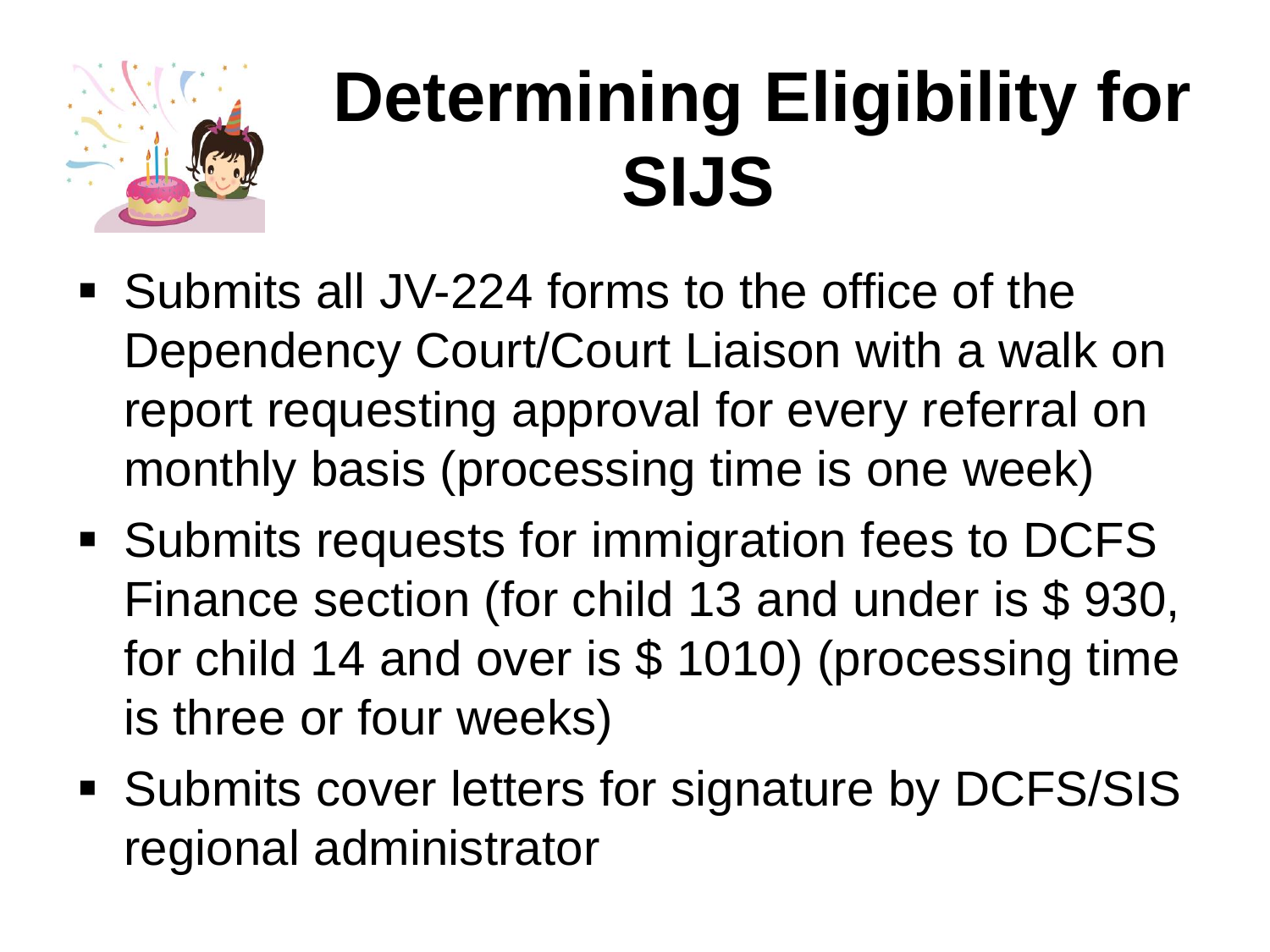

#### **Determining Eligibility for SIJS**

- **Legalization worker or support staff picks up** photos, and sealed medical results from SIS Unit vendors
- **Example 2** Legalization worker picks up immigration fees checks from DCFS Finance section
- **Legalization worker picks up the approved JV-**224 from the Dependency Court/Office of the Court Liaison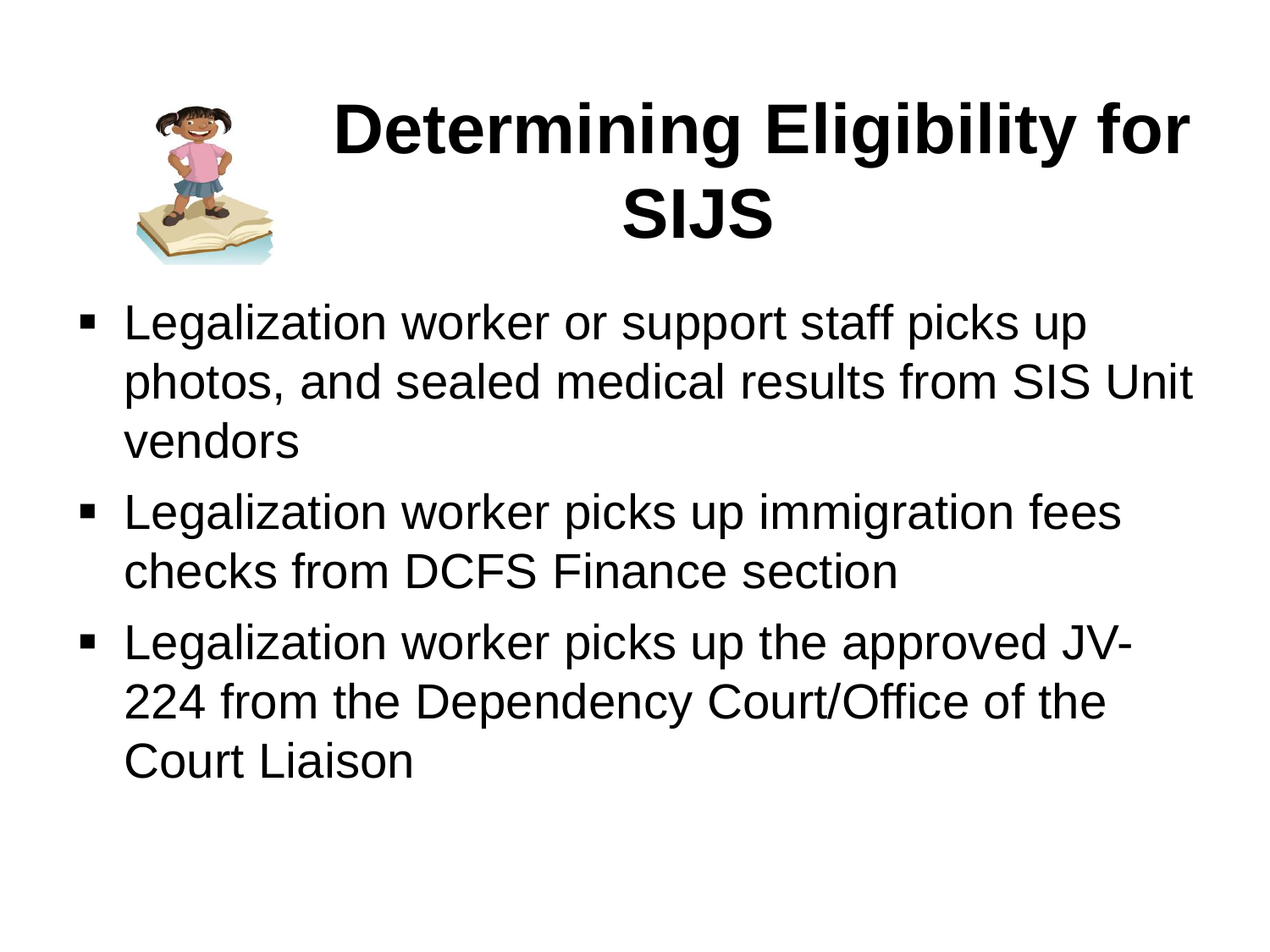

#### **When legal issues are at stake**

- Supervisor re-interviews the child and/or caretaker (if appropriate)
- **Supervisor consults with the case County** Counsel, child's Dependency attorney, and/or with an immigration attorney from one of the community partners' agencies if necessary
- **Supervisor decides if requesting FOIA is** necessary
- **Supervisor decides if proceeding further with** SIJS application is appropriate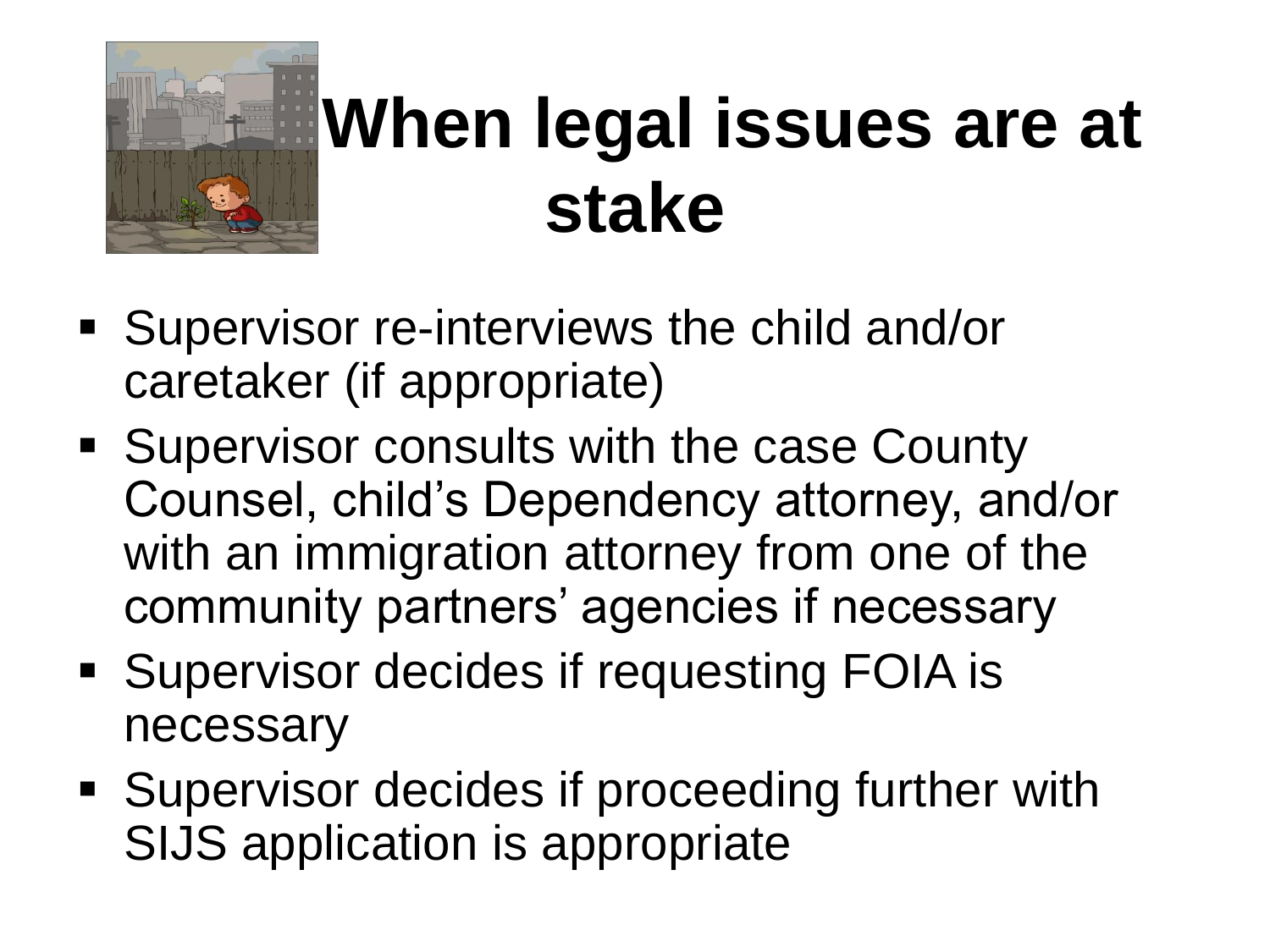

### **Preparing SIJS application packet**

- **Legalization worker prepares a photo ID for** each child
- Completes the following USCIS forms:
	- **I-360 Petition for Amerasian, Widow(er), or Special** Immigrant
	- I-485 Application to Register Permanent Resident or Adjust Status
	- G-325A Biographic Information (minor's 14 and over)
	- WR-702 Processing Sheet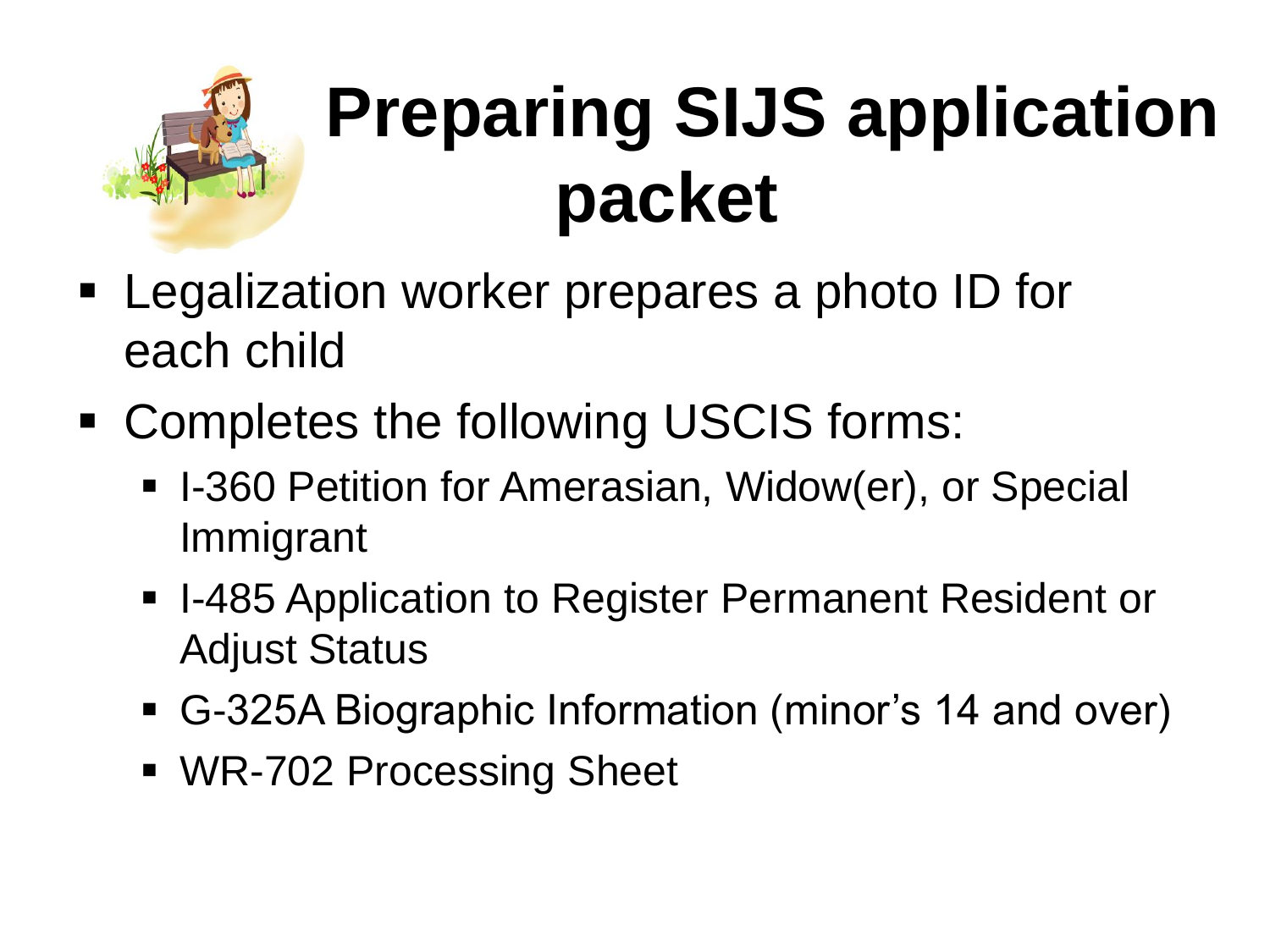# **The Final SIJS application packet**

- Check with filing fee
- **Photos**
- **Cover letter**
- $\blacksquare$  JV-224
- Case summary
- **Current minute order**
- **USCIS 1-360**
- **USCIS I-485**
- USCIS G-325A
- **USCIS WR-702**
- Birth certificate and translation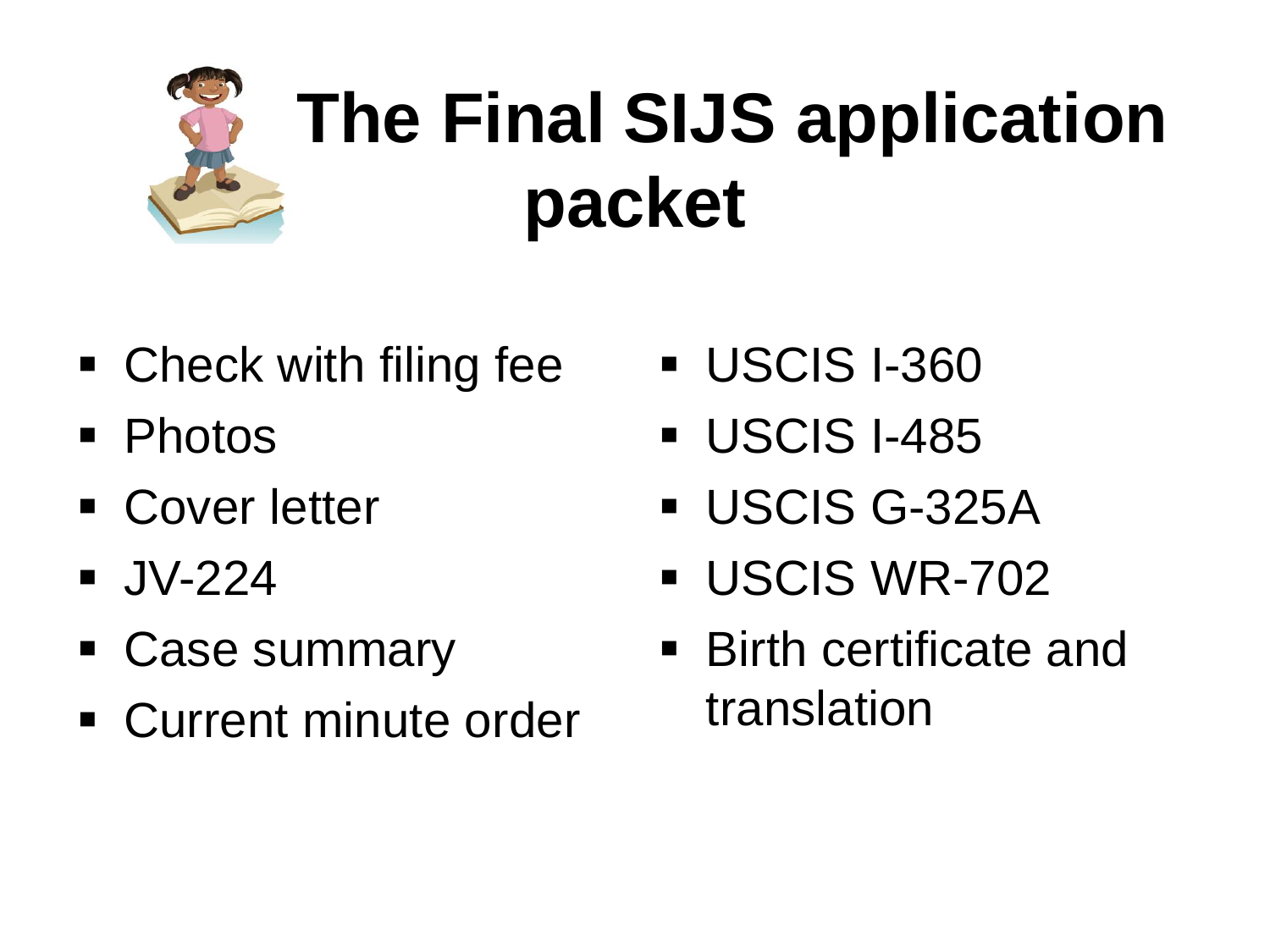#### **Filing the SIJS application packet**

- SIJS packets for the month are sent to: U.S. Citizenship and Immigration Services P.O. Box 805887, Chicago, IL 60680-4120 via certified mail
- Special cases may be submitted in person at the USCIS Los Angeles office (District 23)
- USCIS Los Angeles receives the filing packets from Chicago and mail the SIS Unit Receipt Notices, I-797C Biometrics Appointment, G-56 Adjustment of Status Appointment (Interview)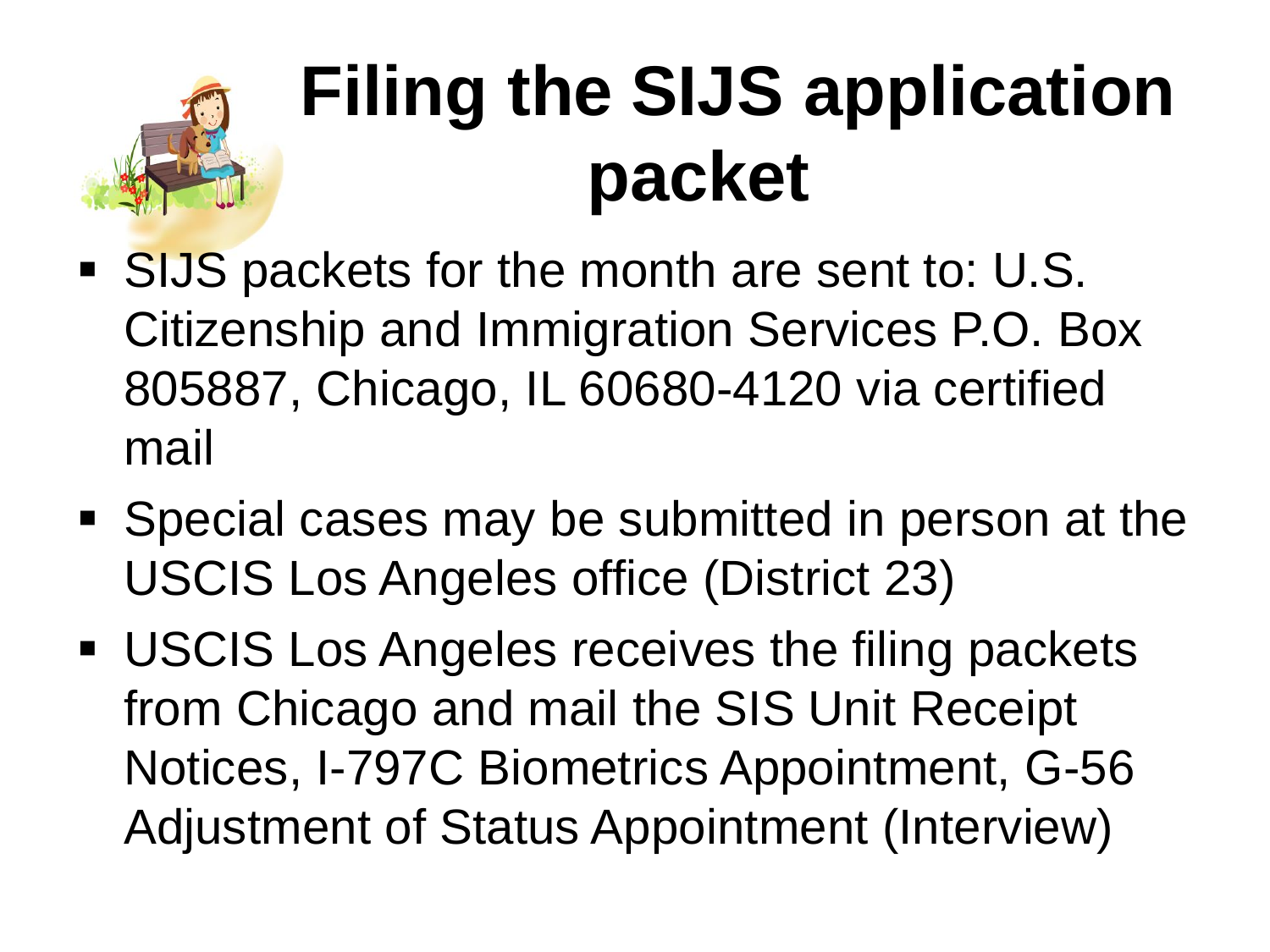

#### **Handling of USCIS Appointments**

- **Legalization worker notifies foster parents and** social workers via US mail of biometrics appointment and follow up with phone call to confirm minor will attend his/her appointment
- **Legalization worker meets foster parents and** child at the biometric facility and assist them with the process
- **Example 2** Legalization worker explains to child and foster parents the steps of the upcoming USCIS interviewing process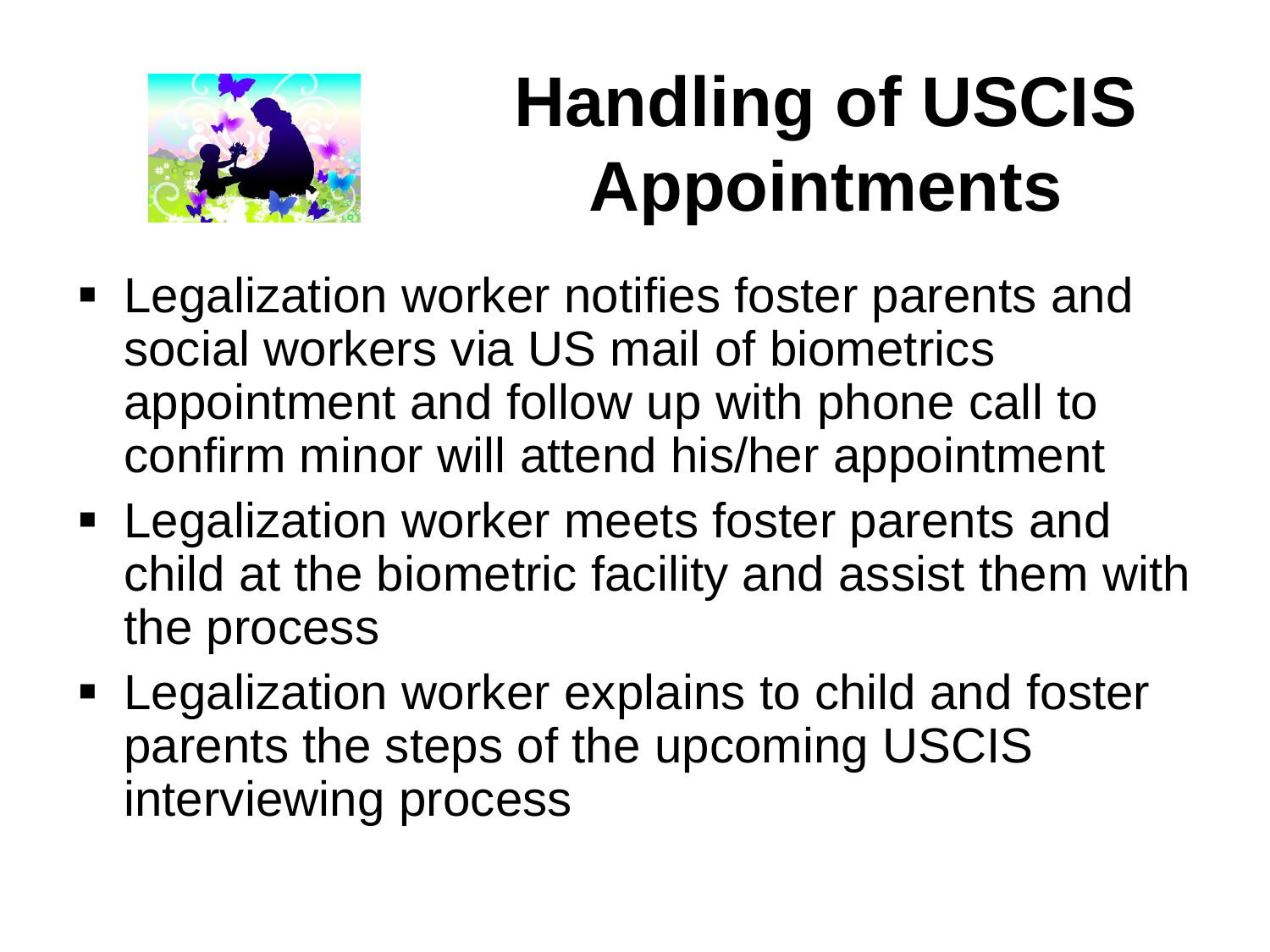

#### **Handling of Special Cases**

- **SIS Unit supervisor finds pro bono immigration** representation for children with pending removal proceedings (informs Dependency attorney and County Counsel)
- Arranges/coordinates transportation of children with special needs
- **SIS Unit supervisor handles cases where** children have dual supervision with Probation or Guardianship from Probate Court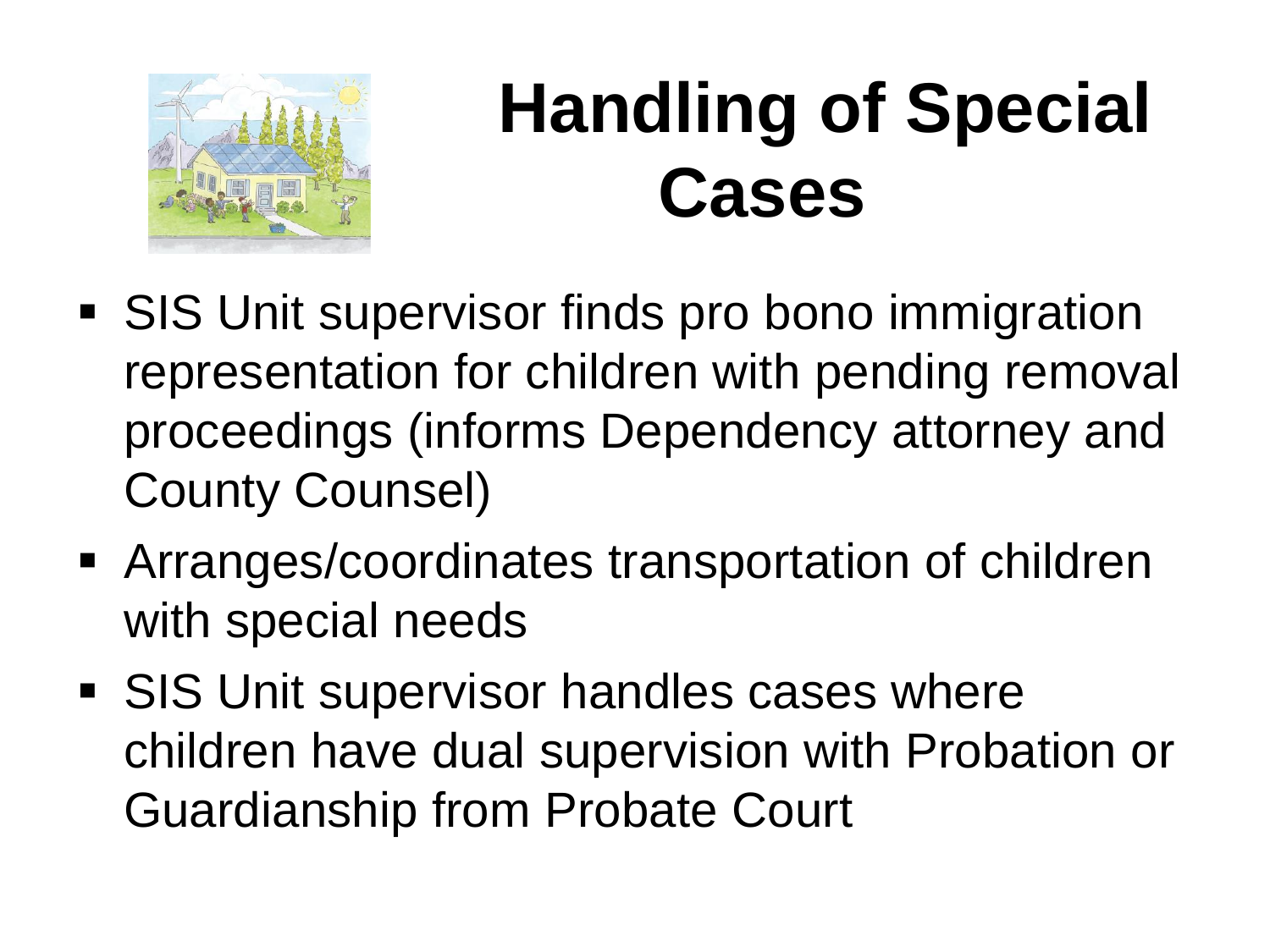

## USCIS Interview

- **Legalization worker notifies foster parents and** social worker via US mail of the USCIS interview appointment and follow up with phone call to confirm minor will attend his/her appointment
- **Legalization worker meets foster parents and** child for his/her appointment and represents the child during the interview. SIS Unit supervisor assists with process as needed
- **Example 2 Legalization worker provides the USCIS** interviewing officer with child's Medical Exam I-693 & Supplemental Exam, photo ID and assists with Spanish/English translation when needed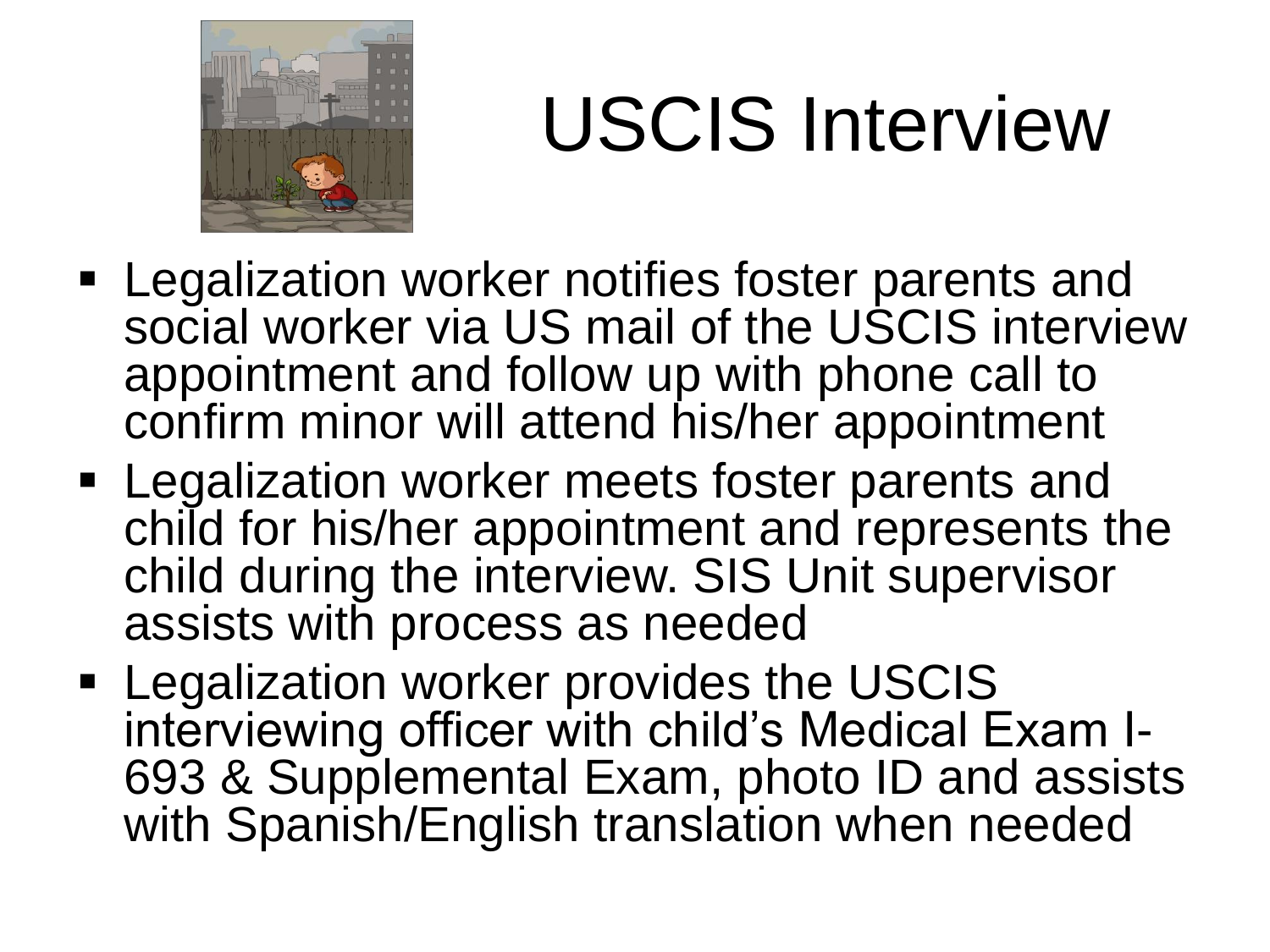

#### **Handling of Pending Cases**

- Over half of SIJS cases are approved during the USCIS interview
- **Pending cases include children who miss the** USCIS interview, who may have arrest records, pending medical follow ups, or who are in removal proceedings
- **Legalization worker and/or supervisor notifies** social worker of required documentation and timeframes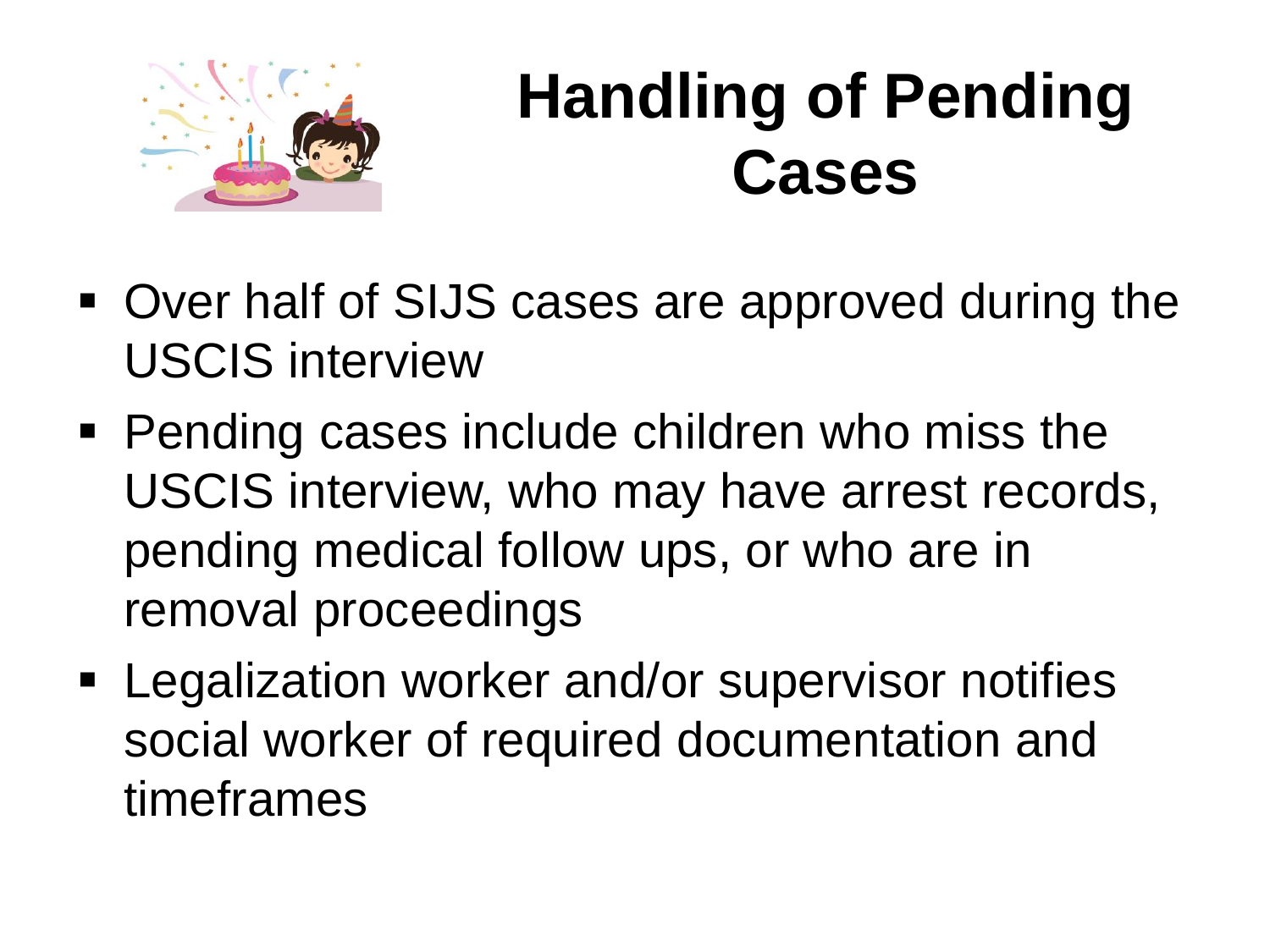

#### **SIS Unit Statistics/Logs**

- SIS Unit statistics and logs keeping provides control over SIJS eligibility, justifies changes in DCFS policy and procedures, and proves program effectiveness
- **Effective manner to keep accurate accounts with** SIS Unit vendors
- Easier way to provide responses to stakeholders
- Can document SIS Unit accountability with **DCFS**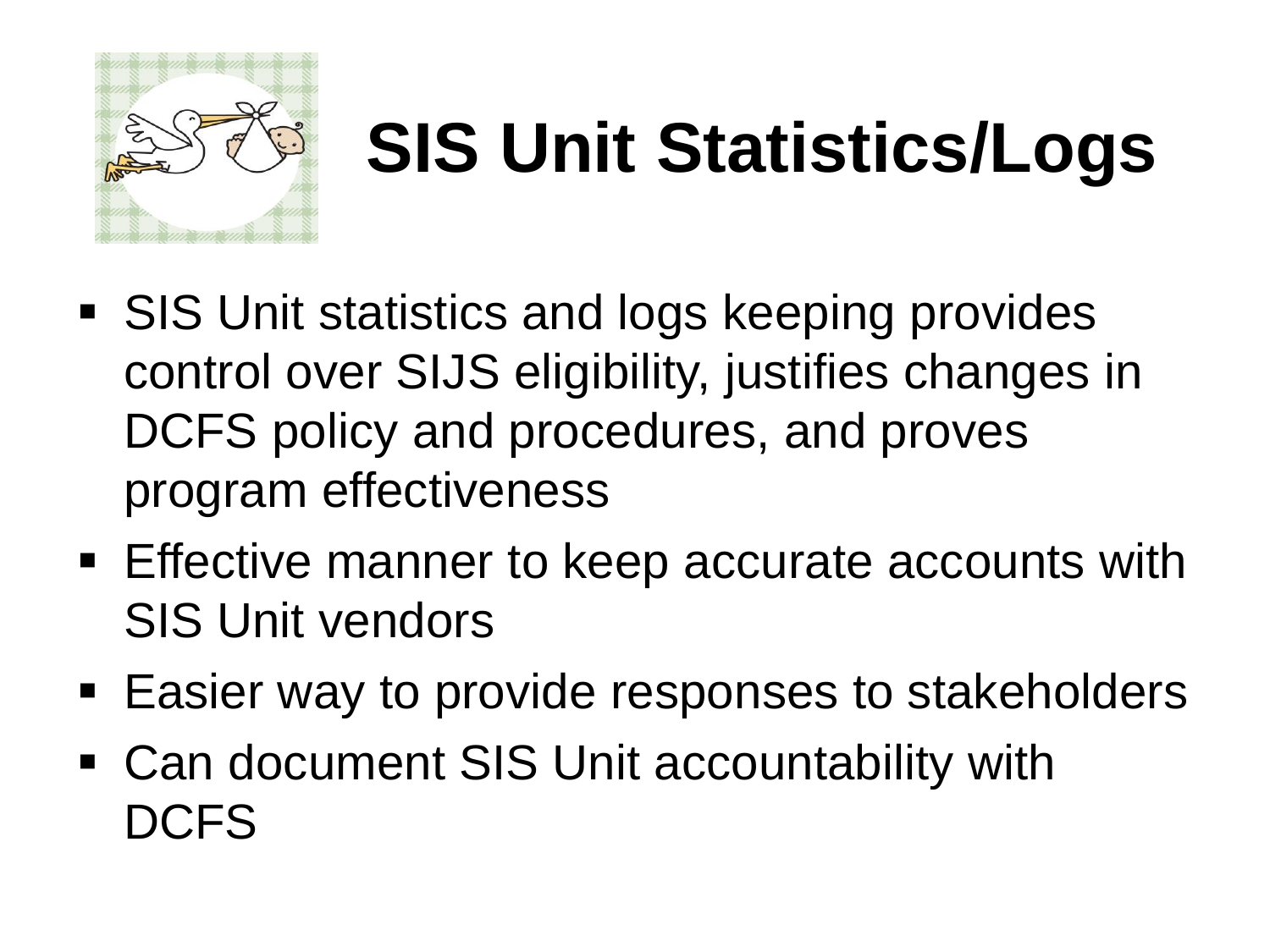

#### **Other Services Provided by the SIS Unit**

- Replacing lost or stolen "green cards"
- Filing of US citizenship for qualifying children
- Change of name on "green card" when child is adopted out
- Filing of certificate of citizenship for children adopted by at least one US citizen parent
- Obtaining original birth certificates from local **Consulates**
- Assisting children unable/having difficulties in obtaining a SS card or California ID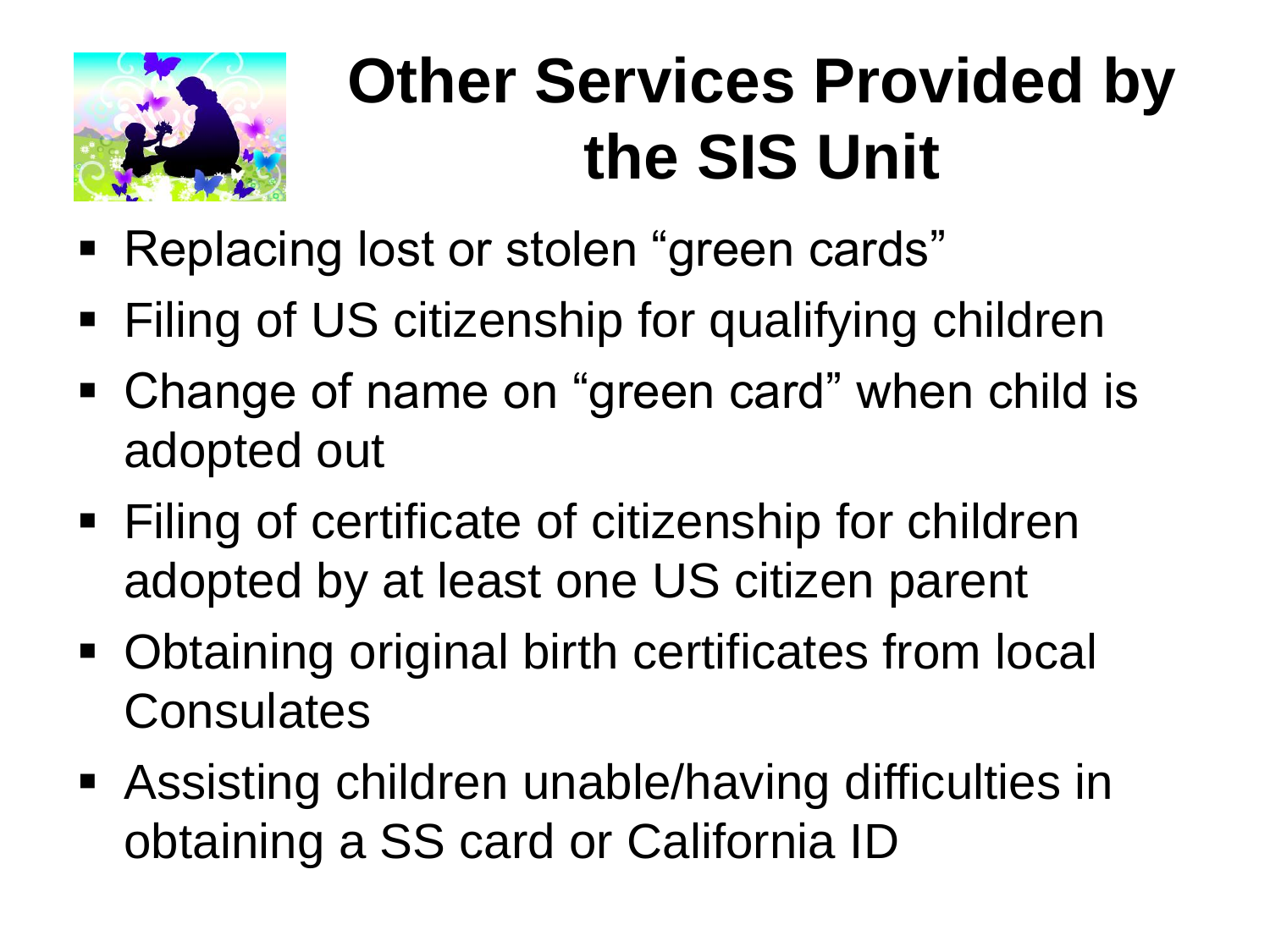

#### **Other Services Provided by the SIS Unit**

- **If Identifying DCFS immigrant children or parents** who may qualify for VAWA, U-Visa, T-Visa, Asylum, or TPS, and referring them to community immigration agencies for processing (pro bono basis) under DCFS policy 1200-500.86
- SIS Unit supervisor is the authorized person to sign U-Visa Certifications for DCFS cases in Los Angeles County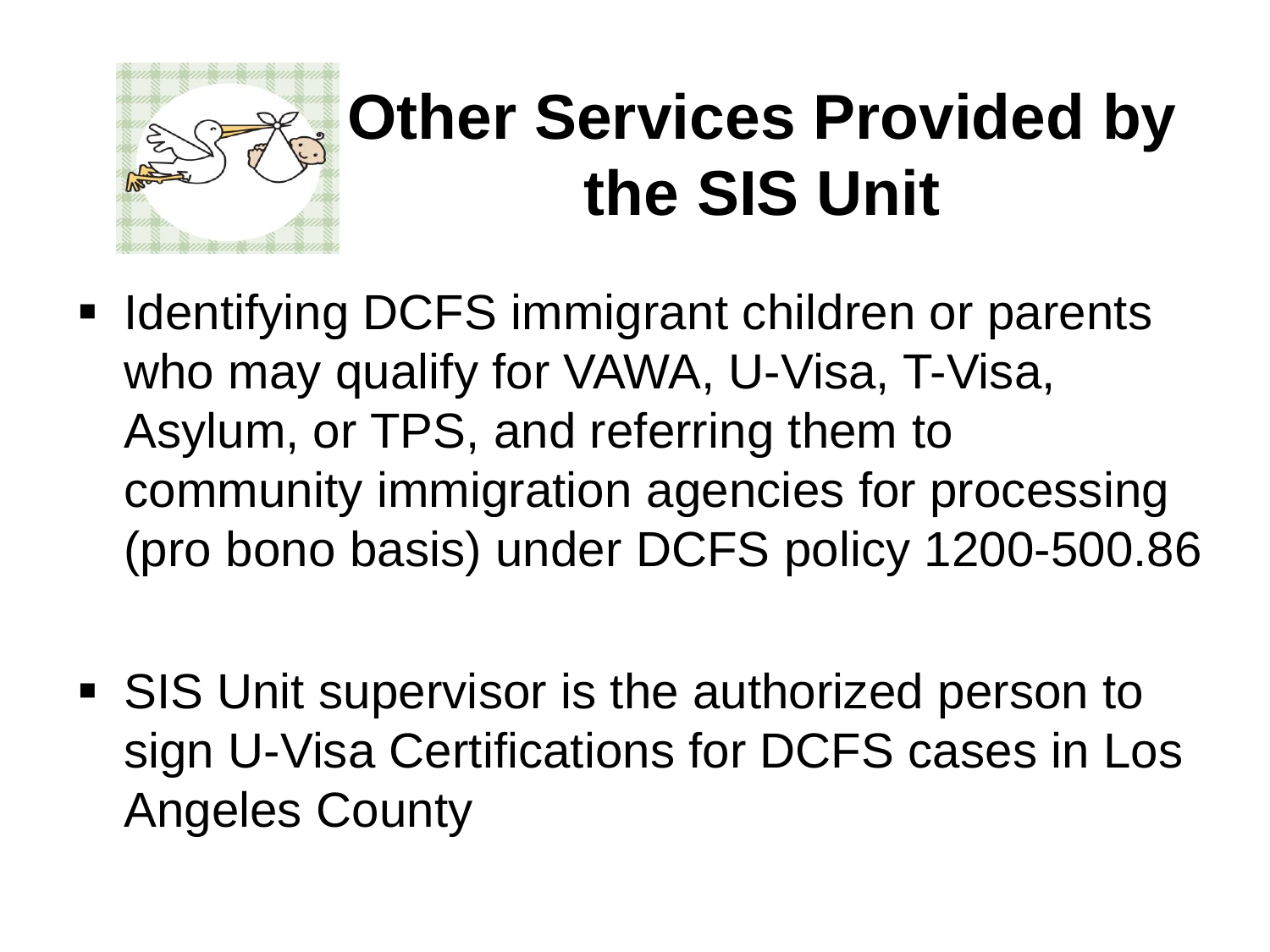

**Requesting waivers with USCIS causes delays** of SIJS applications

Response: the SIS Unit has its own budget/pays all immigration fees on behalf of children

■ Contracting translation services is expensive and delays SIJS applications

Response: the SIS Unit do its own translations; all SIS staff is bilingual and bicultural

• Children do not have a photo ID (required) Response: the SIS Unit issues ID for children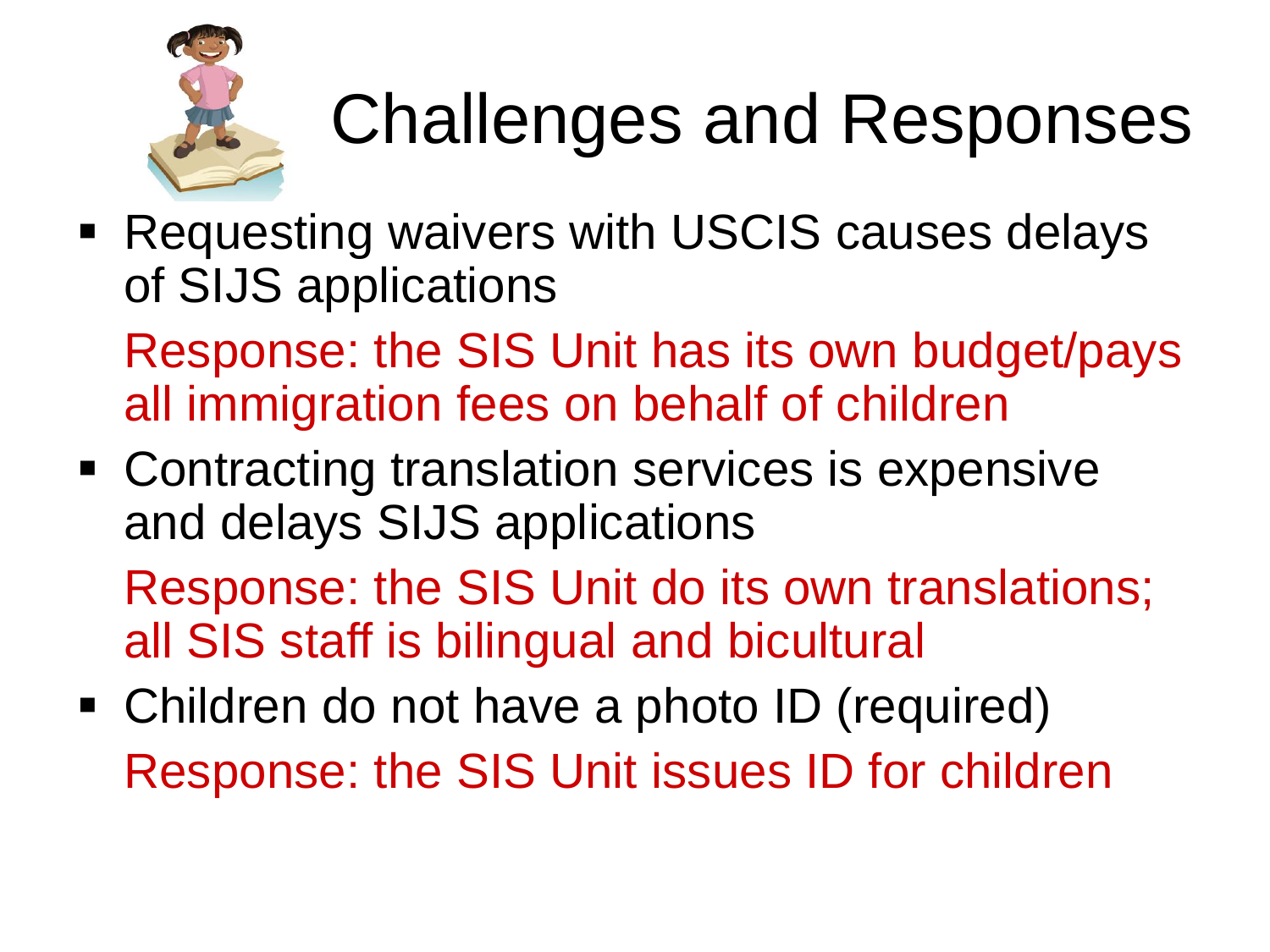

 Child's birth not registered (unable to prove place and date of birth)

Response: SIS Unit supervisor works with child's family when available and local Consulates to verify non-existing records; then files a petition with Dependency Court to establish place and date of birth. Supervisor files a Delayed Registration of Birth with the state Vital Records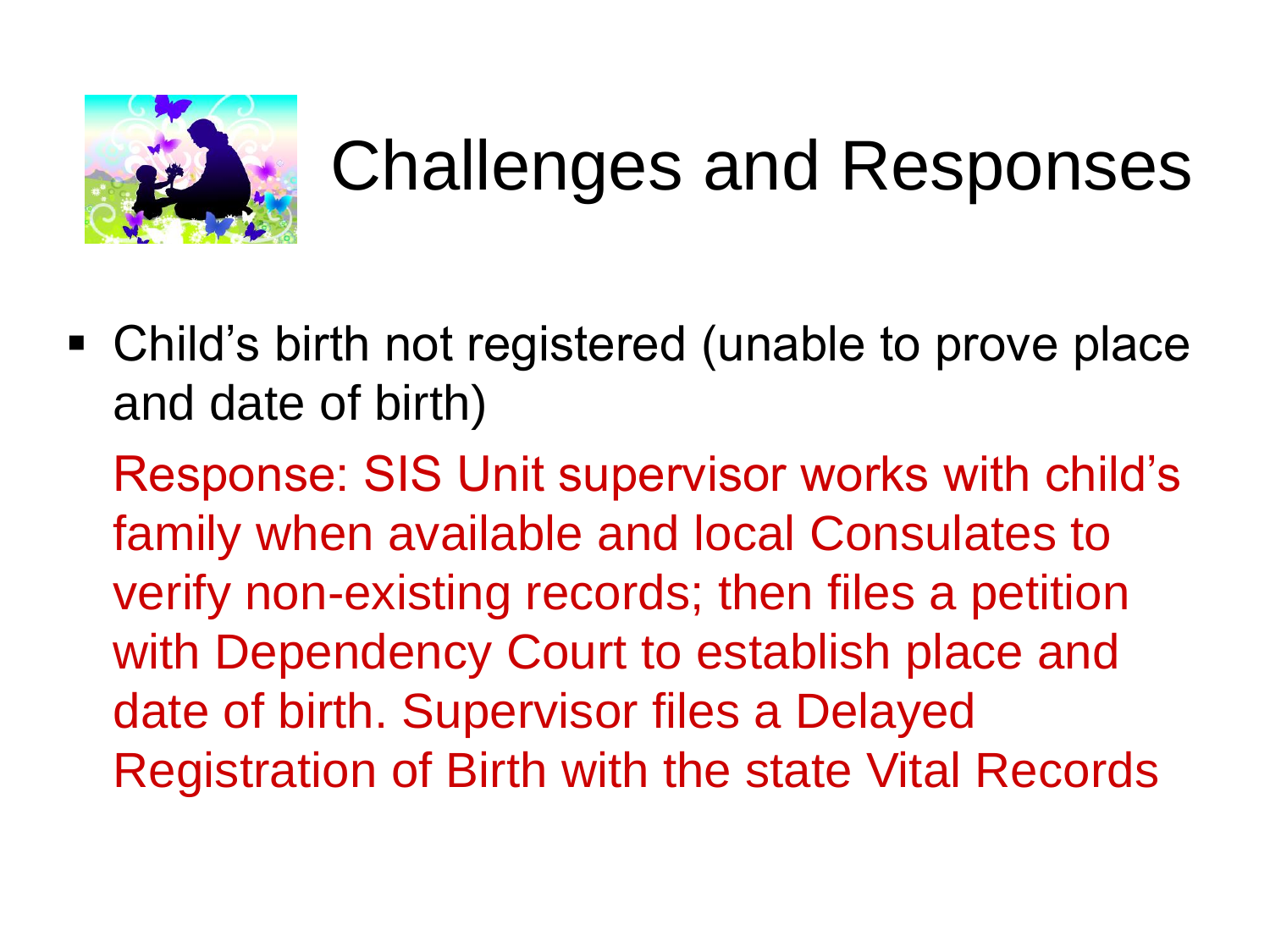

- Foster parents or social worker unable to transport child to USCIS appointments Response: SIS Unit transports children to avoid re-scheduling/delaying SIJS process
- **Transporting foster parents or social workers** unfamiliar with biometrics and USCIS interviews Response: legalization workers/supervisor meet child and caregiver and guide them through the process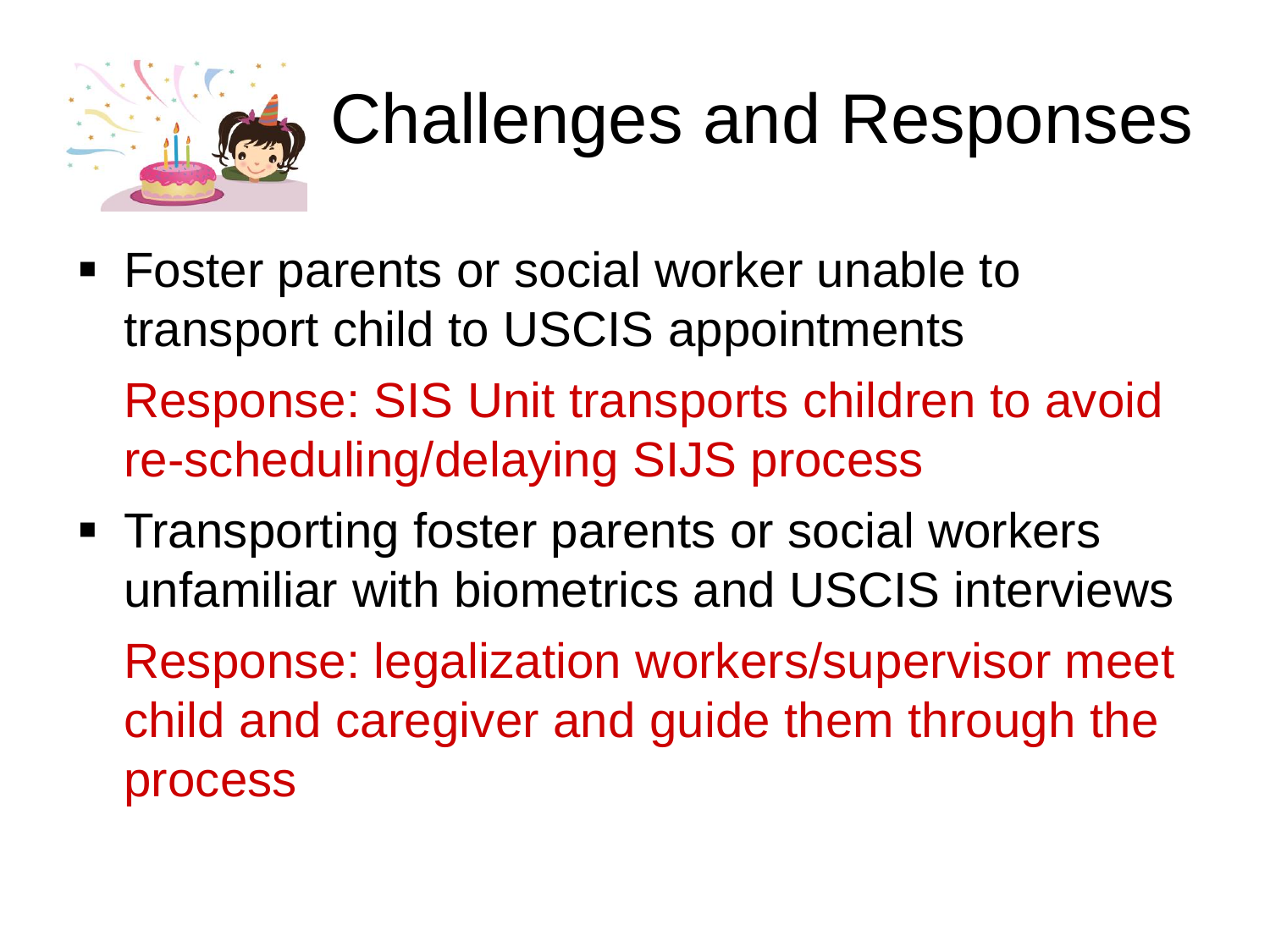

- Requesting filing fees with DCFS Finance section, and JV-224 approvals from Dependency Court/Office of County Counsel by US mail or inter-office mail cause delays; some requests lost, or communication by phone prove ineffective
	- Response: All requests submitted in person; have a contact person for each process. All requests are picked up in person by a legalization worker when completed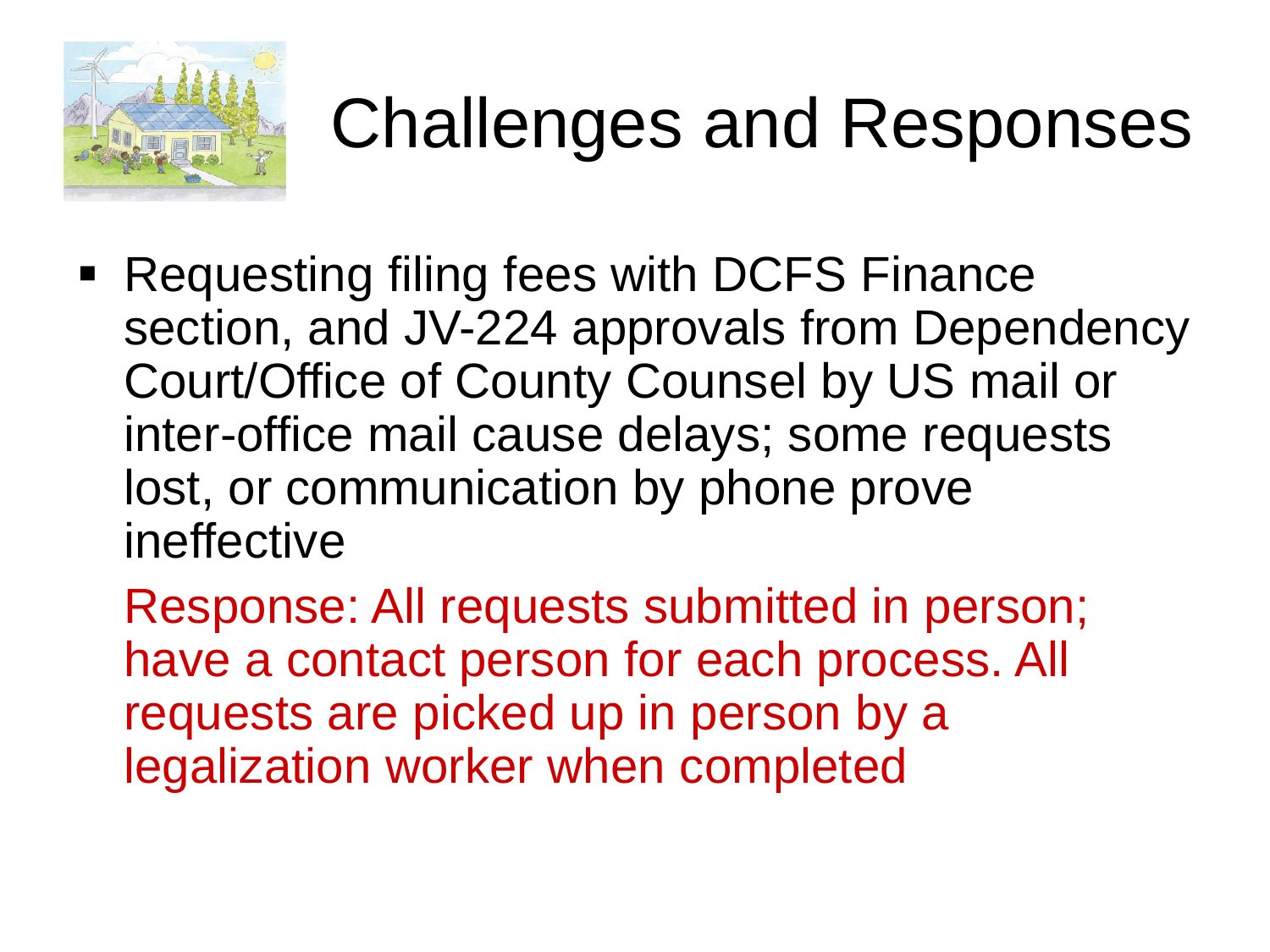

■ Some sealed medical results were open by foster parents or child. Photos got lost

Response: Legalization workers pick up all medical exams and photos during the filing month from vendors

■ Foster parents unable to cover cost of photos and USCIS medical exam

Response: SIS Unit cover all costs involved in SIJS filing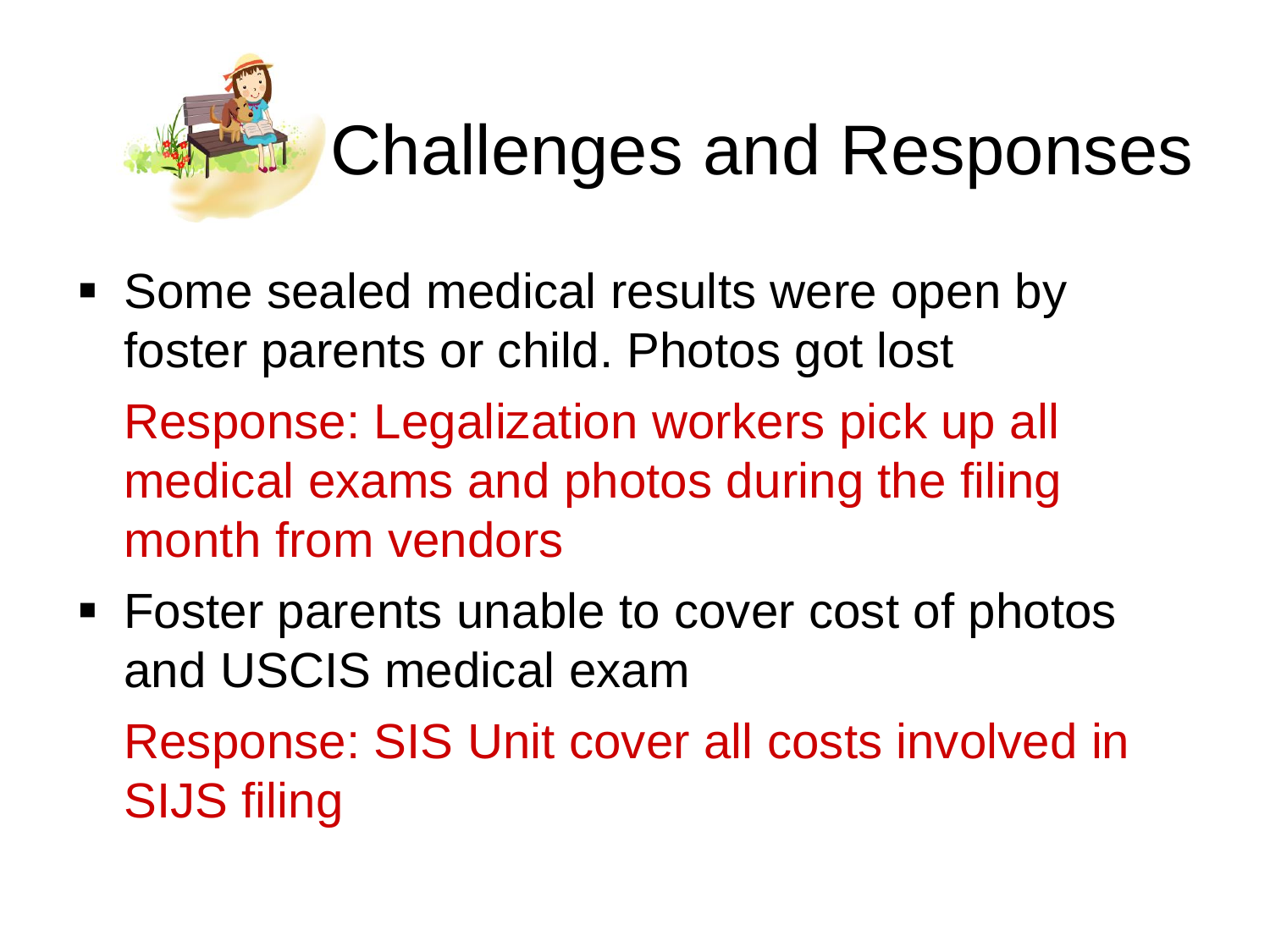

# Barriers facing SIS Unit

- **Informal working agreements with outside** agencies not honored when changes in key contacts
- Changes in immigration laws
- Anti-immigrant sentiments
- Reduction of government services
- Attrition rate at DCFS calls for constant presentations/flyers/e-mails about services provided by the SIS Unit